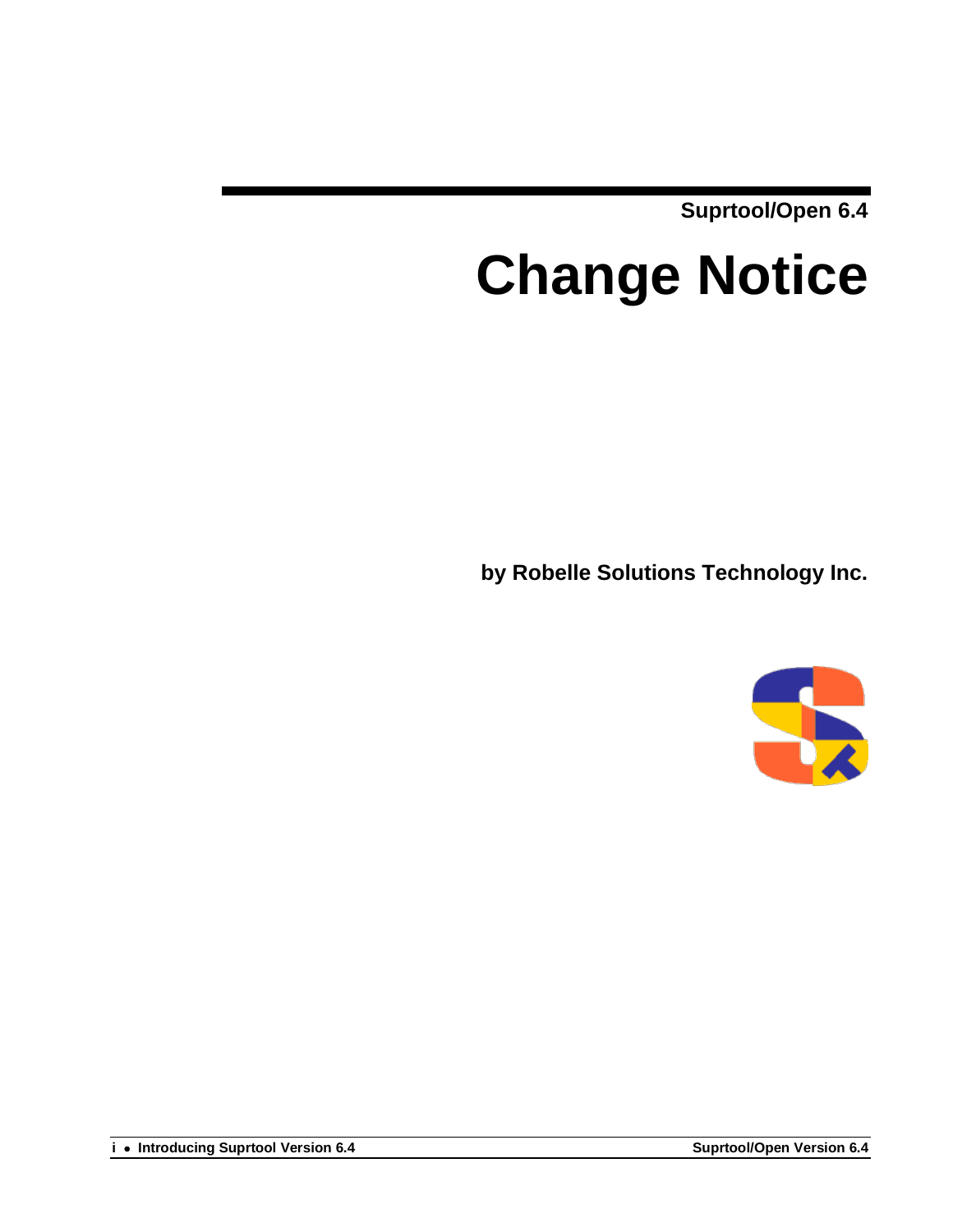Program and manual copyright © 1981-2022 Robelle Solutions Technology Inc.

Permission is granted to reprint this document (but not for profit), provided that copyright notice is given.

Qedit and Suprtool are trademarks of Robelle Solutions Technology Inc. Oracle is a trademark of Oracle Corporation, Redwood City, California, USA. Other product and company names mentioned herein may be the trademarks of their respective owners.



Robelle Solutions Technology Inc. Suite 372, 7360 137 Street Surrey, BC Canada V3W 1A3

Phone: 604.501.2001 Support: 289.480.1060

E-mail:sales@robelle.com E-mail:support@robelle.com Web: www.robelle.com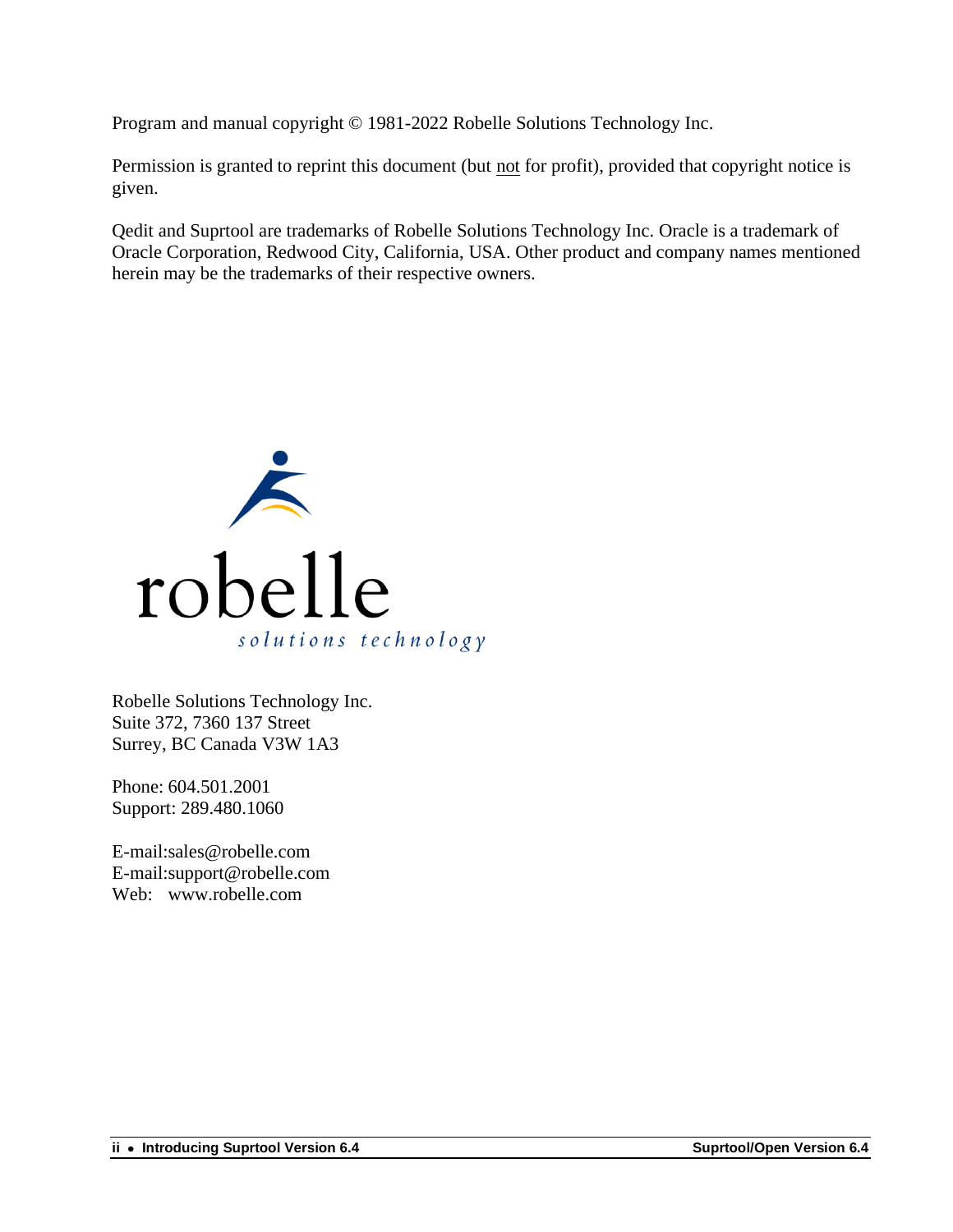## **Contents**

| <b>Introducing Suprtool Version 6.4</b> | 5  |
|-----------------------------------------|----|
|                                         |    |
|                                         |    |
|                                         |    |
|                                         |    |
|                                         |    |
|                                         |    |
|                                         |    |
|                                         |    |
| <b>Installation</b>                     | 10 |
|                                         |    |
|                                         |    |
|                                         |    |
| <b>Enhancements in Version 6.4</b>      | 11 |
|                                         |    |
|                                         |    |
|                                         |    |
|                                         |    |
| <b>Enhancements in Version 6.3</b>      | 12 |
|                                         |    |
|                                         |    |
| <b>Enhancements in Version 6.2</b>      | 13 |
|                                         |    |
|                                         |    |
|                                         |    |
|                                         |    |
|                                         |    |
|                                         |    |
|                                         |    |
|                                         |    |
|                                         |    |
|                                         |    |
|                                         |    |
|                                         |    |
| <b>Enhancements in Version 6.1</b>      | 19 |
|                                         |    |
|                                         |    |
|                                         |    |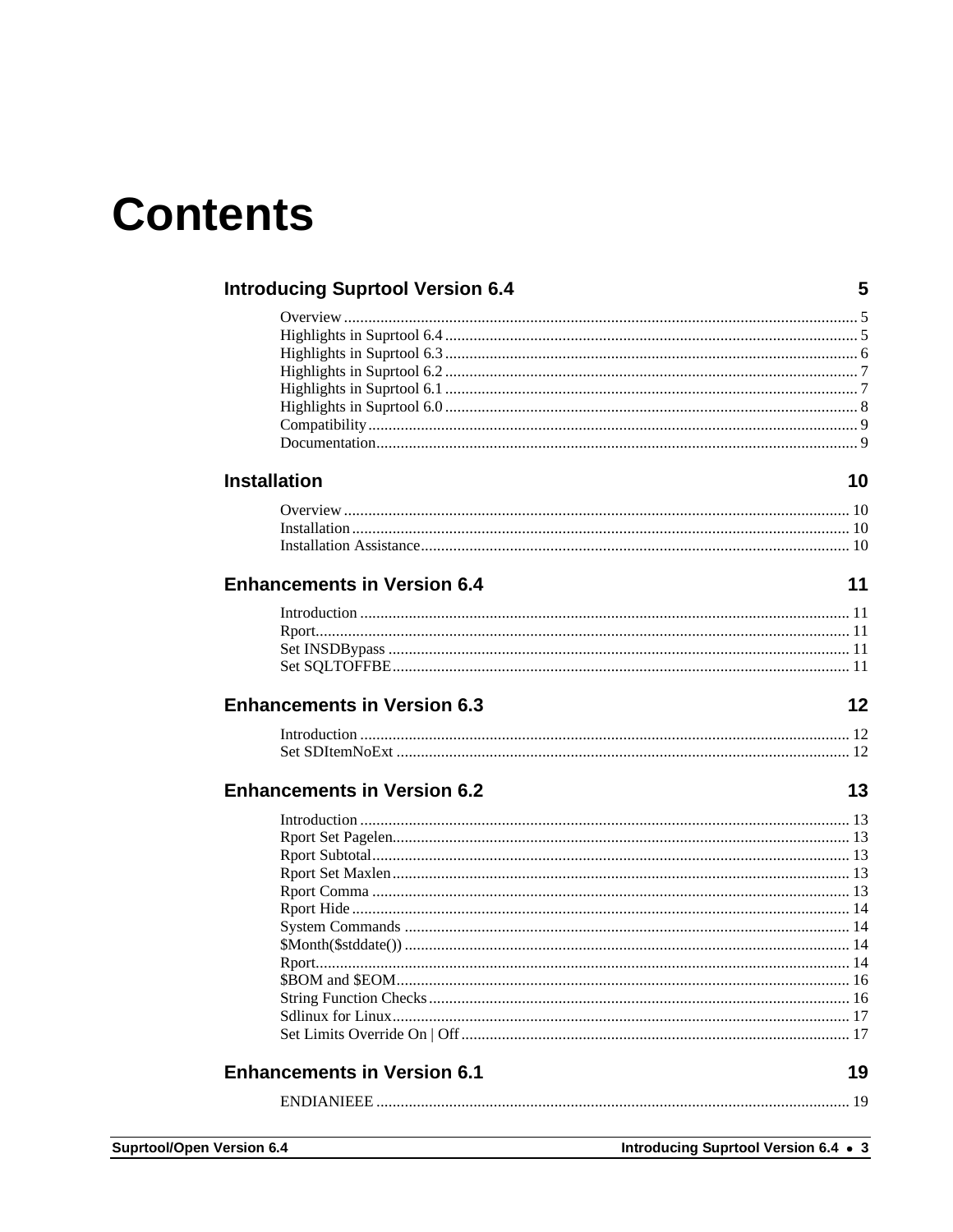| 22 |
|----|
| 22 |
| 22 |
| 22 |
| 23 |
| 25 |
| 25 |
|    |
|    |
|    |
| 27 |
| 28 |
| 28 |
|    |
|    |

#### **Bugs Fixed**

 $22$ 

 $31$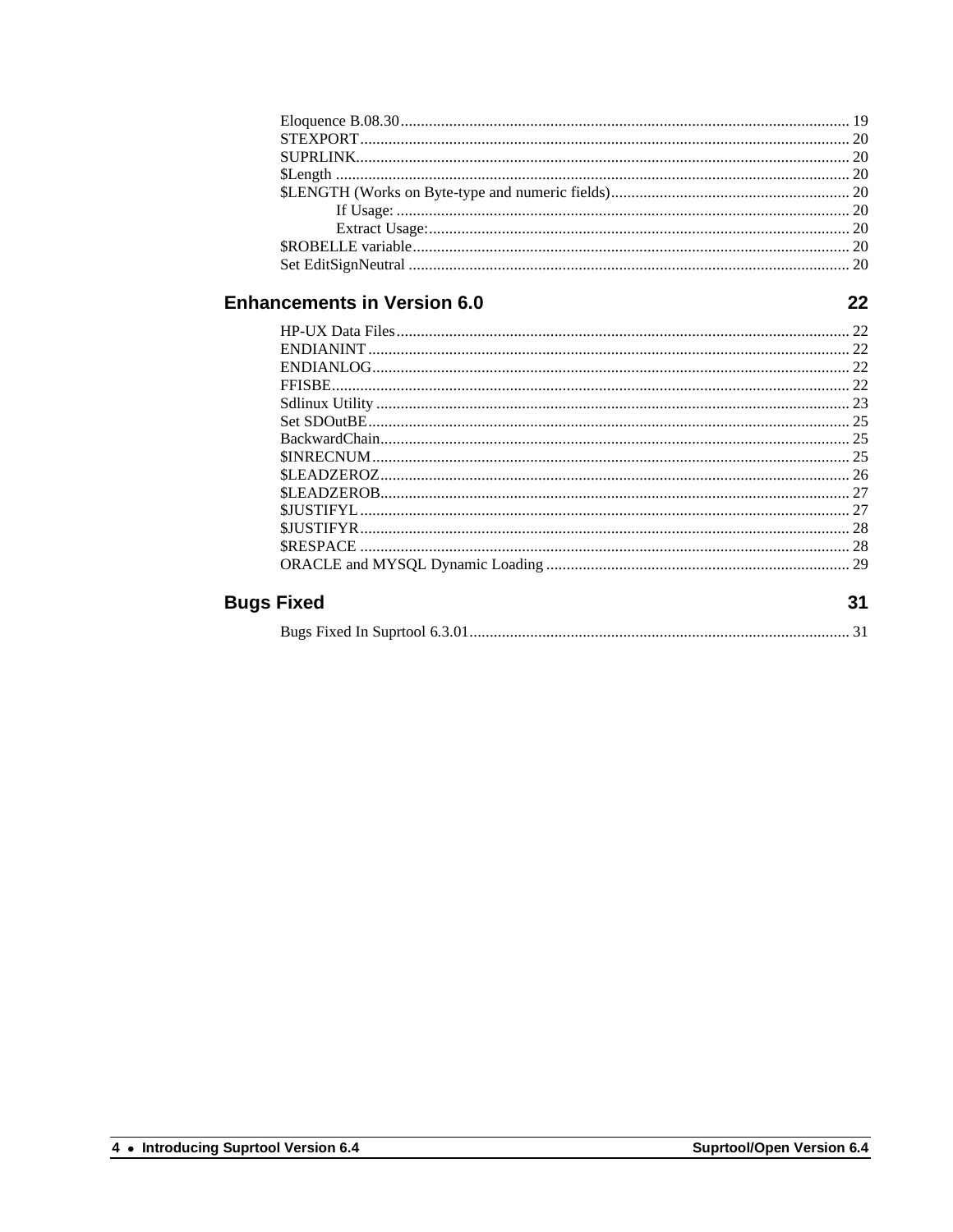## <span id="page-4-0"></span>**Introducing Suprtool Version 6.4**

#### <span id="page-4-2"></span><span id="page-4-1"></span>**Overview**

Suprtool/Open is a new version of Suprtool designed to be platform independent. Suprtool/Open is designed to read, select, and sort data from Oracle, and Eloquence databases and data files with fixed-length records. Suprtool/Open is designed to be similar to Suprtool for MPE and Suprtool for HP-UX.

Suprlink/Open provides high-speed data-file linking based on a sort key. Use STExport to convert fields in a self-describing input file into an output file that can be imported into different applications. Rport created simple reports with subtotals and totals from self-describing files.

- Suprtool would not properly do a Big Endian, to Little Endian conversion if set ffisbe was on and the input source was a flat file and the output was either prn, ascii or display. (Fixed in 6.4 Build 3)
- Suprtool would not properly write out a double integer field when doing output,display. (Fixed in 6.4 Build 3)
- Set SDExtName on would get confused in the case of set sdoutisbe and set endianint BE on and when the form command was used.
- A sort would abort if an Oracle database had been opened and a previous sort was done directly from the Select command, and a subsequent sort was on a file with an uneven byte file.
- Rport spacing and alignment has been improved for subtotal and total lines. (All Platforms)
- Rport spacing of detail lines has been improved to allow for a space after each byte field. (All Platforms)
- Suprtool has a new command called set sdinbypass on, allows the reclen, lf syntax on an input file if it is self-describing. This was done to allow some customers to not have to change scripts. (Linux Only)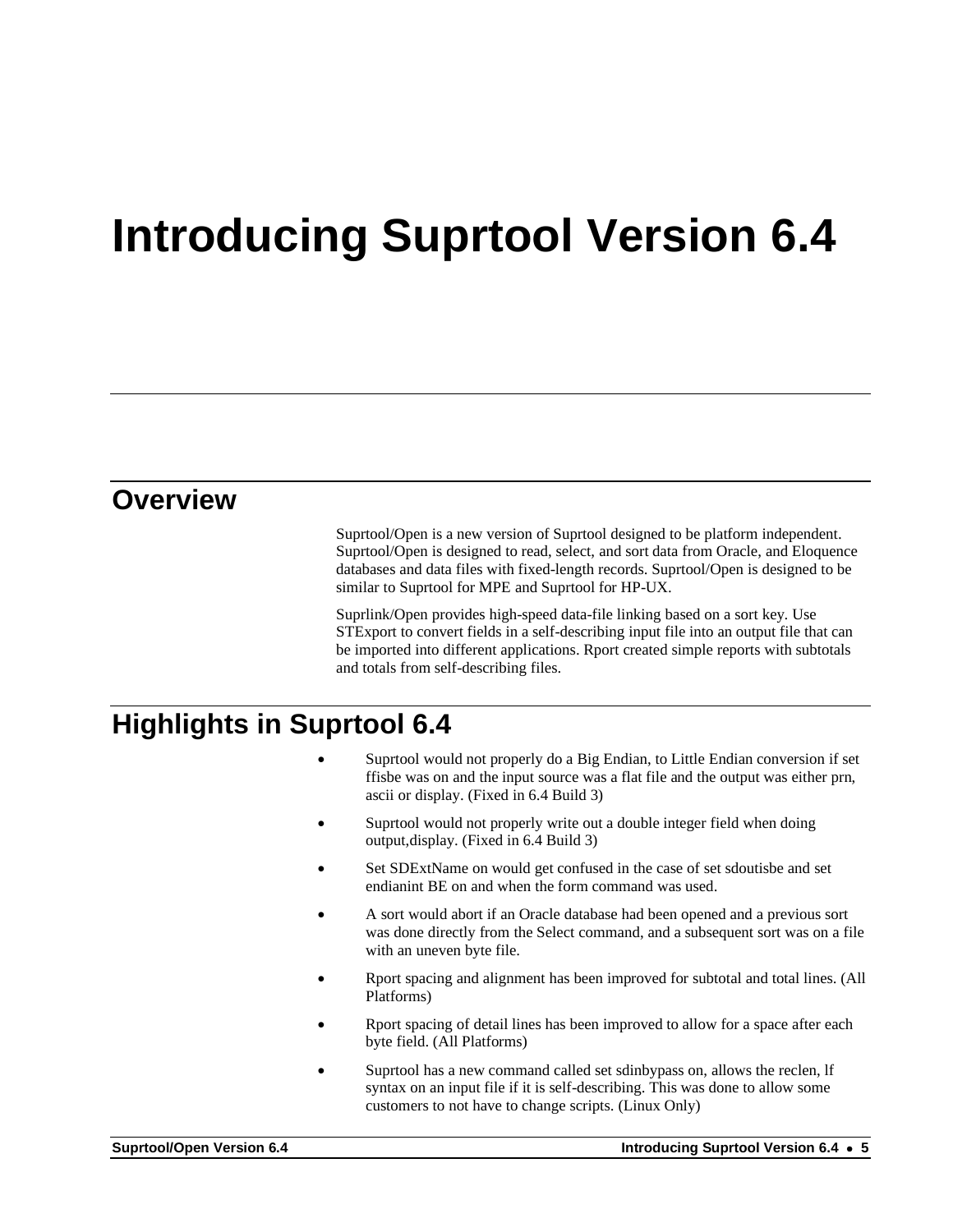- Input files with Bigendian data are converted to Little endian about three times faster in all cases. (Linux Only)
- Suprtool when running with set ffisbe on and set endianint BE on a sort operation with extract commands would see suprtool incorrectly convert the data from LE to BE twice. (Linux Only Fixed in 6.3.50 Build 6)
- Suprtool when there was an input source of an SQL table and sorting a field with an extract of fields, and set ffisbe on and set endianint, log and Ieee to BE would incorrectly convert the data to Big Endian on the Input side. (Linux Only. Fixed in 6.3.50 Build 6)
- An input of a non-sd file with defines and extracts would assume for BigEndian to Little Endian as a Self-Describing File. (Linux Only. 6.3.50 Build 2)
- A subsequent Suprtool task with large key sorts would fail when the previous step was a step that accessed an Oracle database and the Oracle database was still open. (Linux Only. Suprtool 6.3.01 Build 2)
- Suprtool no longer requires that you need to extract a field from a Flat file (ffisbe on) or Self-Describing file in order for comands like if, sort, dup none keys total field, and total, to correctly convert the data from Big Endian to Little Endian. (Linux Only. 6.3.01 Build 14)
- Suprtool / Open didn't handle double logical numbers over 2 billion when converting to ascii in the list command. (Linux Only. Fixed in 6.3 Build 2)
- Sorting with certain files would not allocate enough memory space to complete the sort. (Linux Only. Fixed in 6.3 Build 5)
- An if \$lookup would not work all times with certain data fields if the data field was Big Endian. (Linux Only. Fixed in 6.3 Build 5)
- A Chain with multiple values specified in line with byte or logical field types would fail. (Linux Only)
- Output,ascii and Stexport, conversion of double integers with decimal places would incorrectly convert, numbers where the value was less than the number of decimal places. (Linux Only.)
- Output, ascii and Stexport would incorrectly handle single logical conversions for some values. (Linux Only)
- Output,ascii would incorrectly pad uneven byte output files with a null on the first record. (Build 14)
- <span id="page-5-0"></span>• Output,ascii of a packed field would default to outputting a sign on all fields, when the MPE and HP-UX versions would default to no sign unless negative. (Fixed in 6.3.50 Build 4)

- STExport Heading fieldnames limit has been increased to 14336 bytes.
- The Suprtool suite of products has had more 2027 mitigation work done to prepare for the end of 20271231.
- Suprtool would incorrectly do a conversion on input of a file with Big Endian data if there was an extract of a constant into an integer field (Linux Only)
- Non-MPE versions of Suprtool didn't update the Item information, decimals and date like the MPE version. When an extract command wasn't entered but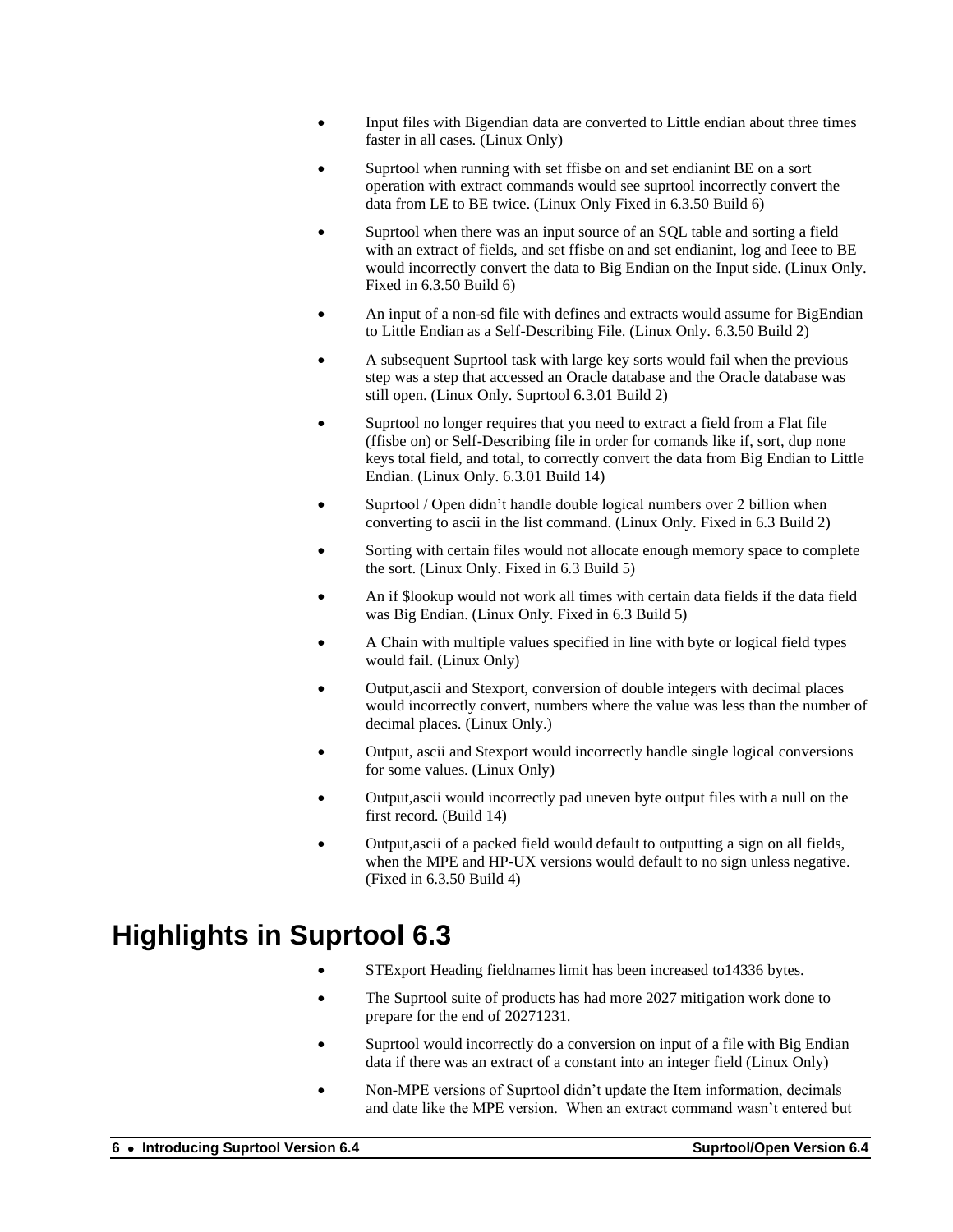an Item command referenced a specific field. You can turn this on with set sditemnoext on, but the default is off to have it be compatible with all versions of Suprtool/Open and HP-UX. You can put it in your suprmgr file, to enable it globally.

Suprtool would incorrectly think it could sort a file in memory, as opposed to using sort scratch files in an extremely rare case. (Linux)

#### <span id="page-6-0"></span>**Highlights in Suprtool 6.2**

- Set Pagelen Command has been added to Rport.
- The subtotal feature of Rport will now break on multiple sort levels in the Self-Describing file.
- Rport has a new command called Hide which is intended to not report on a field in an SD file.
- Rport has a new command called Comma, which will place appropriate commas in an ascii field that was converted from a numeric field.
- There is a new setting in RPORT that is called set maxlen on, which calculates the maximum size that a field can be, including commas and dollar signs.
- Suprtool/Open now defaults to /bin/bash when a users shell is not found in the user information.
- The \$eom/\$bom function wouldn't work properly when \$stddate was nested in a \$month function and the to month had 31 days.
- Sdlinux version is available for Linux to convert the .sd file for use on Linux is now available on Linux. You can now directly copy a data file and sdfile from HP-UX and convert it for use on Linux.
- Two new sub-functions of \$BOM and \$EOM are now available in the \$stddate and \$month functions. The \$BOM function returns the starting day of the month and the \$EOM returns the last date of the month for a given month.
- String functions in Suprtool now have better length and bounds checking of the 4095-byte string limit.
- Rport a new simple report writer has been added to the Suprtool suite of products.
- <span id="page-6-1"></span>Set Limits Override has been added to the Suprtool for MPE version.  $(6.1.01)$

- Suprtool has a new function called \$length that will return a double integer value of the length of a byte and/or numeric field.
- The \$ROBELLE variable has been expanded to 58 characters.
- Suprtool has a new option called Set EditSignNeutral which tells the \$edit function to treat Neutral zoned and packed fields to be positive and treated as such by the \$edit function.
- Suprlink now supports 8192 bytes on both the input file and the link file.
- Suprlink now supports 16384 bytes on the output file in Suprlink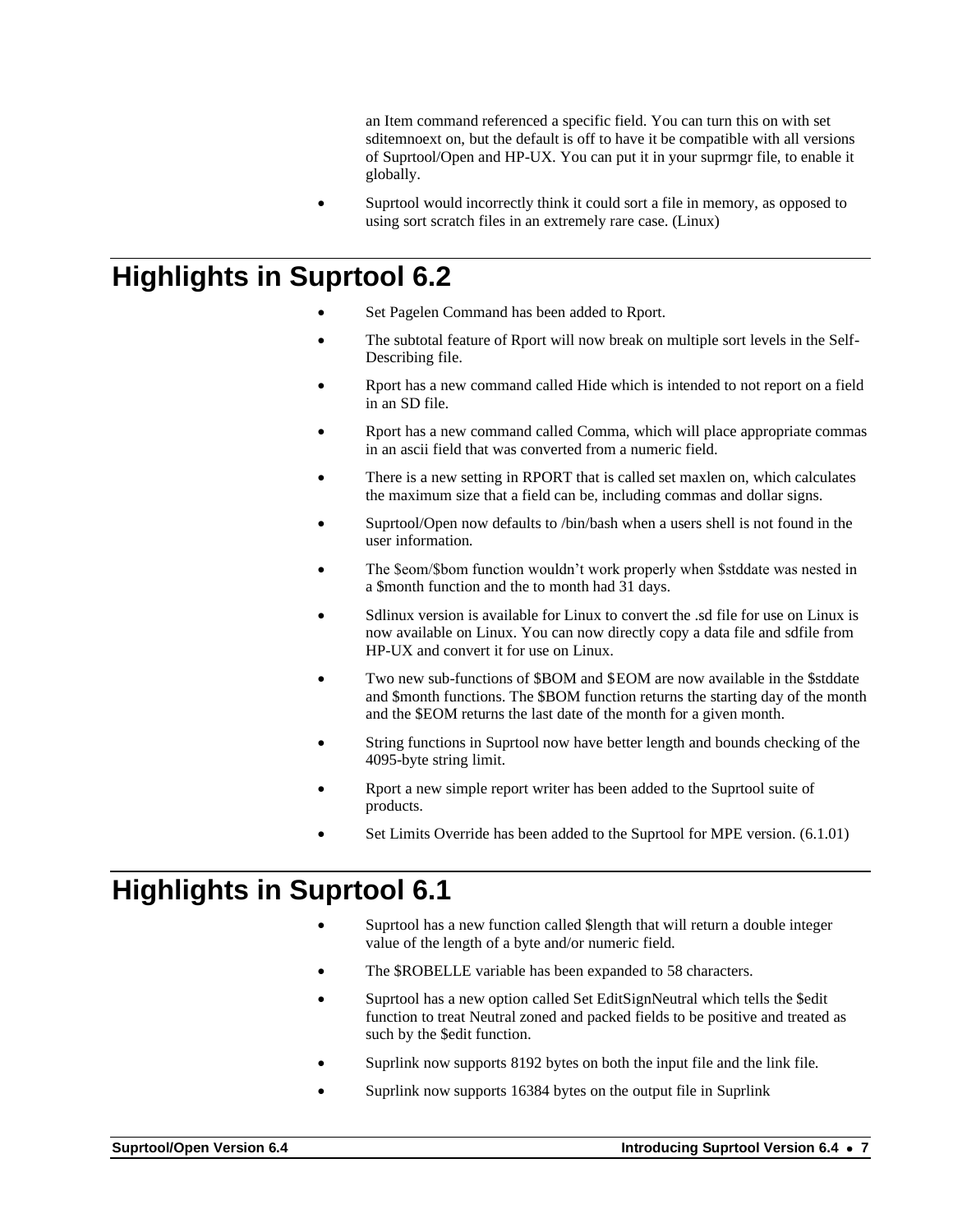- Stexport now supports 8192 bytes on both the input file and output files.
- <span id="page-7-0"></span>• Suprtool now supports Eloquence B.08.30, and the following options for BYTEORDER are also supported, NATIVE,COBOL,BE,BE2,BEDATA, BEDATA2

- The List command now has a NOSAMETO option to turn off the SAMETO feature.
- Set Backwardchain On, will cause the Chain command to do a backward chained read.
- STExport has a new set command called Set Excel Leadzero On which tells the Excel command to add leading zeroes to the fields specified in the Excel Preserve command.
- Suprtool has a new function available to the if/extract commands called \$inrecnum, which expects a double integer result.
- Suprtool has a new function called \$leadzeroz, which will add leading zeroes to a display field and will optionally justify the field.
- Suprtool has a four new string handling functions, specifically, \$justifyl, \$justifyr, \$leadzerob and \$respace.
- Suprtool / Open now has the ability to read Self-Describing files from HP-UX natively on Linux. Suprtool / Open can also create Self-Describing files for use on HP-UX with Set SDOutIsBe On.
- Suprtool / Open now has the ability to read Flat files from HP-UX and natively handle Big Endian Integer and Logical fields with Set FFISBE On.
- Suprtool / Open can handle and create BigEndian Logical fields with Set EndianLog On.
- A new utility to convert the version number and field information for HP-UX Self-Describing files to be used on Linux natively called sdlinux.
- Output,num would not work if the input source was a self-describing or a flat file.
- An Output file would have a null written in the last byte incorrectly if the output file was an uneven byte length and if a sort was specified.
- Sorts with multiple keys and large records would fail.
- Suprtool, STexport and Suprlink no longer prints a message if there is an exported JCW variable, that is greater than >32767 or less that -32767.
- Output,num on a flat file wouldn't output the numbers in BE format if set Endianint was set to BE.
- Output=Input, did not parse properly and created an output file called =Input (or similar). The parsing was fixed and is now functioning properly on Linux and other Small Endian platforms. (Build 12)
- Set SDOUTISBE, was mistakenly set to have a default value of on, the default is now off as of Build 13.
- Two new variables allow for easier setup of Dynamic Loading of the Oracle Libraries and MYSQL Libraries.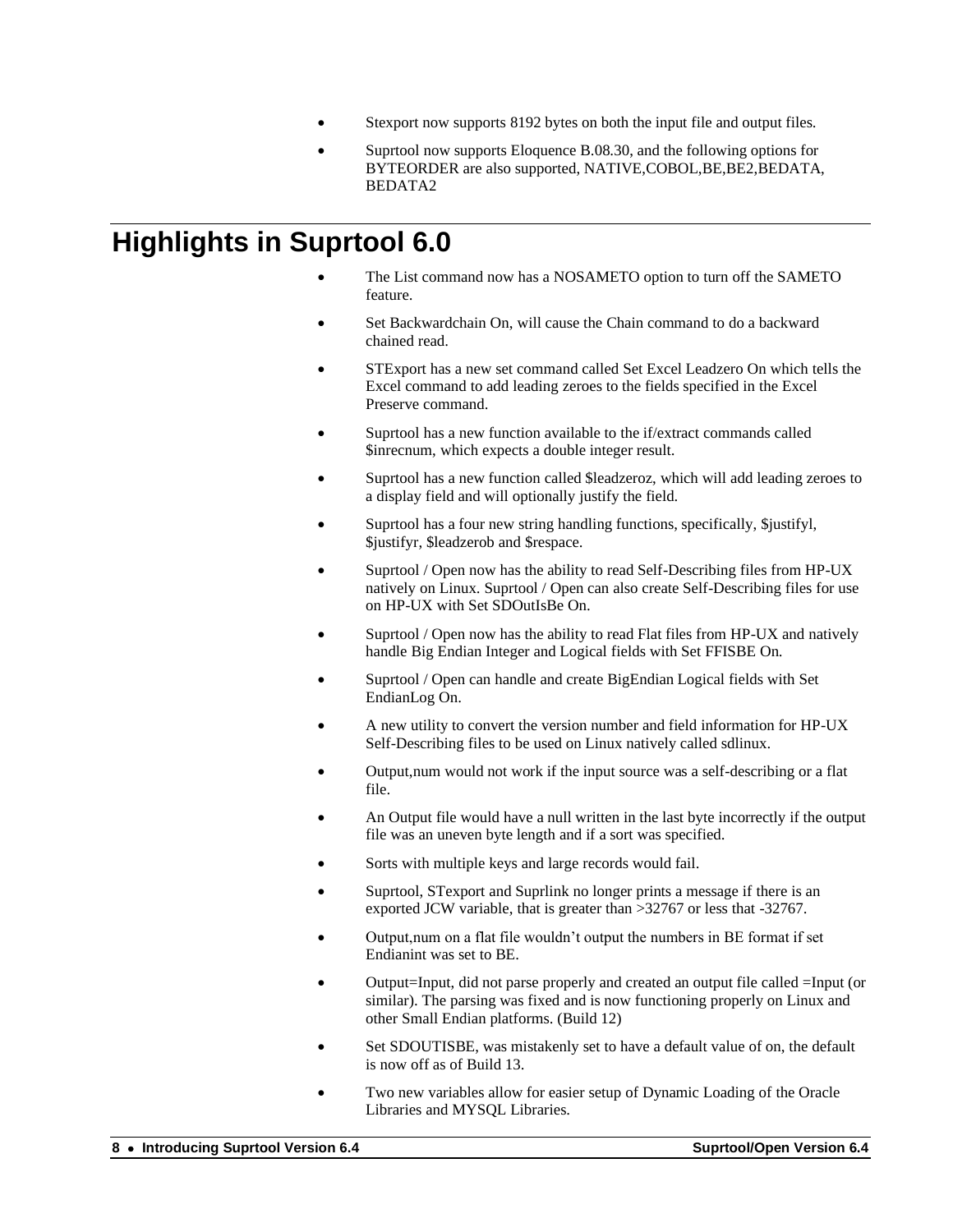• Writing of an Output file to an NFS device would fail with Permission Denied when over-writing to an existing file.

#### <span id="page-8-0"></span>**Compatibility**

Suprtool/Open first release is designed to be compatible with Suprtool for HP-UX.

#### <span id="page-8-1"></span>**Documentation**

The user manual contains the full description of all the Suprtool suite of products including Dbedit, Suprlink, STExport, Rport and Suprtool2, as well as usage tips and commands for each. The manuals are up to date with all the latest changes. To see only the changes in the latest version, see the "What's New" section of the manual.

You can download our manuals and Change Notices in various formats and order printed (hardcopy) manuals from our web site at:

[http://www.robelle.com/library/manuals/.](http://www.robelle.com/library/manuals/)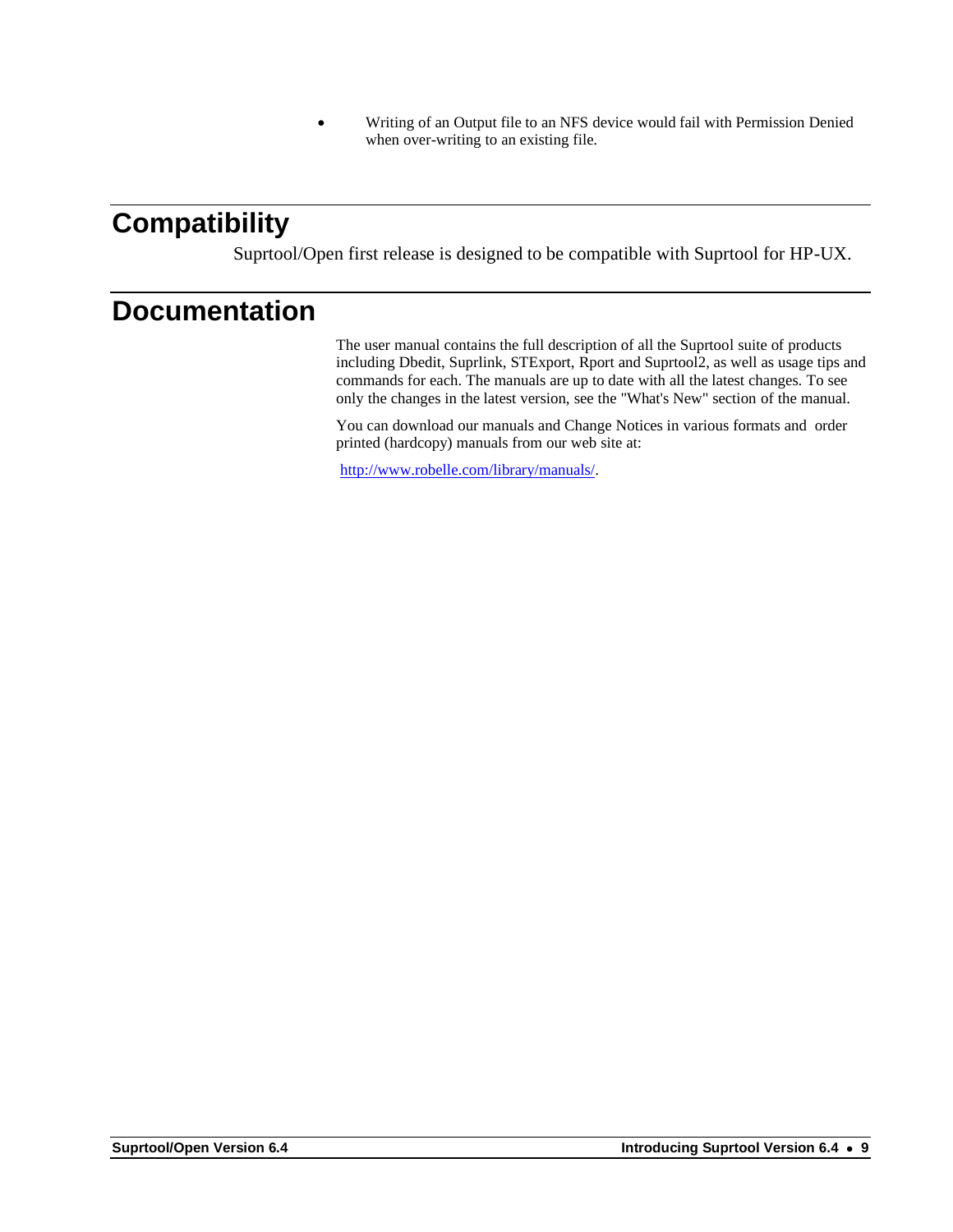## <span id="page-9-0"></span>**Installation**

<span id="page-9-2"></span><span id="page-9-1"></span>

| <b>Overview</b>     |                                                                                                                                                                                                                                                                                                           |
|---------------------|-----------------------------------------------------------------------------------------------------------------------------------------------------------------------------------------------------------------------------------------------------------------------------------------------------------|
|                     | The following instructions describe the installation process of a new Suprtool<br>release. The new version overwrites an existing version of Suprtool on your system.                                                                                                                                     |
| <b>Installation</b> |                                                                                                                                                                                                                                                                                                           |
|                     | To Install Suprtool/Open you start by requesting codes for your production version<br>by going here:                                                                                                                                                                                                      |
|                     | <b>Request a Production Release (robelle.com)</b>                                                                                                                                                                                                                                                         |
|                     | Once you fill out the form, you will be taken to the download page, where you can<br>download the software. Filling out the form generates an e-mail, which goes to our<br>Admin department. If we have, the correct information, we can generate codes to<br>enable the software to run on your machine. |
|                     | You can find the download install instructions here:                                                                                                                                                                                                                                                      |
|                     | http://www.robelle.com/downloads/install-soprod.html                                                                                                                                                                                                                                                      |

## <span id="page-9-3"></span>**Installation Assistance**

If you have any questions or run into any problems, please call us. Technical support is available on weekdays from 8 a.m. to 4 p.m. Pacific time at 1.289,480.1060. Technical support can also be obtained via e-mail at: support@robelle.com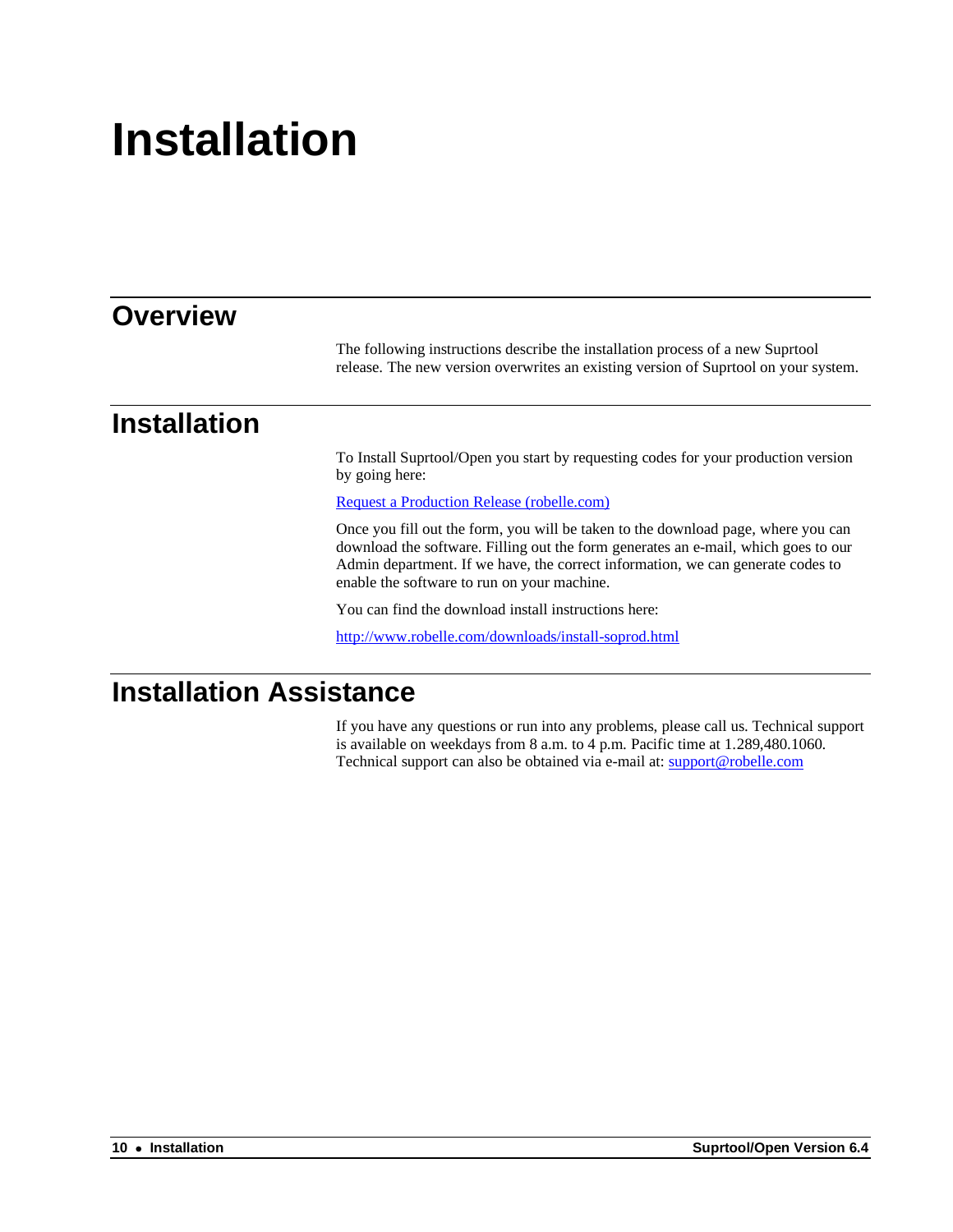#### <span id="page-10-1"></span><span id="page-10-0"></span>**Introduction**

Suprtool is constantly being updated with new features. The following section describes the new enhancements to Suprtool since Suprtool 6.3

#### <span id="page-10-2"></span>**Rport**

Rport has had the spacing re-vamped for Header, Detail, Subtotal and Total lines. The spacing has been improved to insure that fields are easier to read and align properly.

#### <span id="page-10-3"></span>**Set INSDBypass**

If this option is turned on, Suprtool will bypass the check on the Recsize and LF parameters on the input command. Normally, Suprtool will throw an error if the Recsize and LineFeed are specified on the Input command **and** the Input file is a Self-Describing file.

If you have Set InSDBypass on, Suprtool will not throw and error on and use the Self-Describing information. This was done to allow people to add ,link output to certain Suprtool Tasks and not have to adjust the input command of a subsequent step. (Suprtool 6.3 Build 12)

#### <span id="page-10-4"></span>**Set SQLTOFFBE**

The Set command Set SQLToFFBE ON, will tell Suprtool to keep the details of each field on the fields of an SQL extract, which means that then Suprtool can honour the commands set endianint be, set endianlog be and set endianieee be and set ffisbe on, when writing out to a flat file.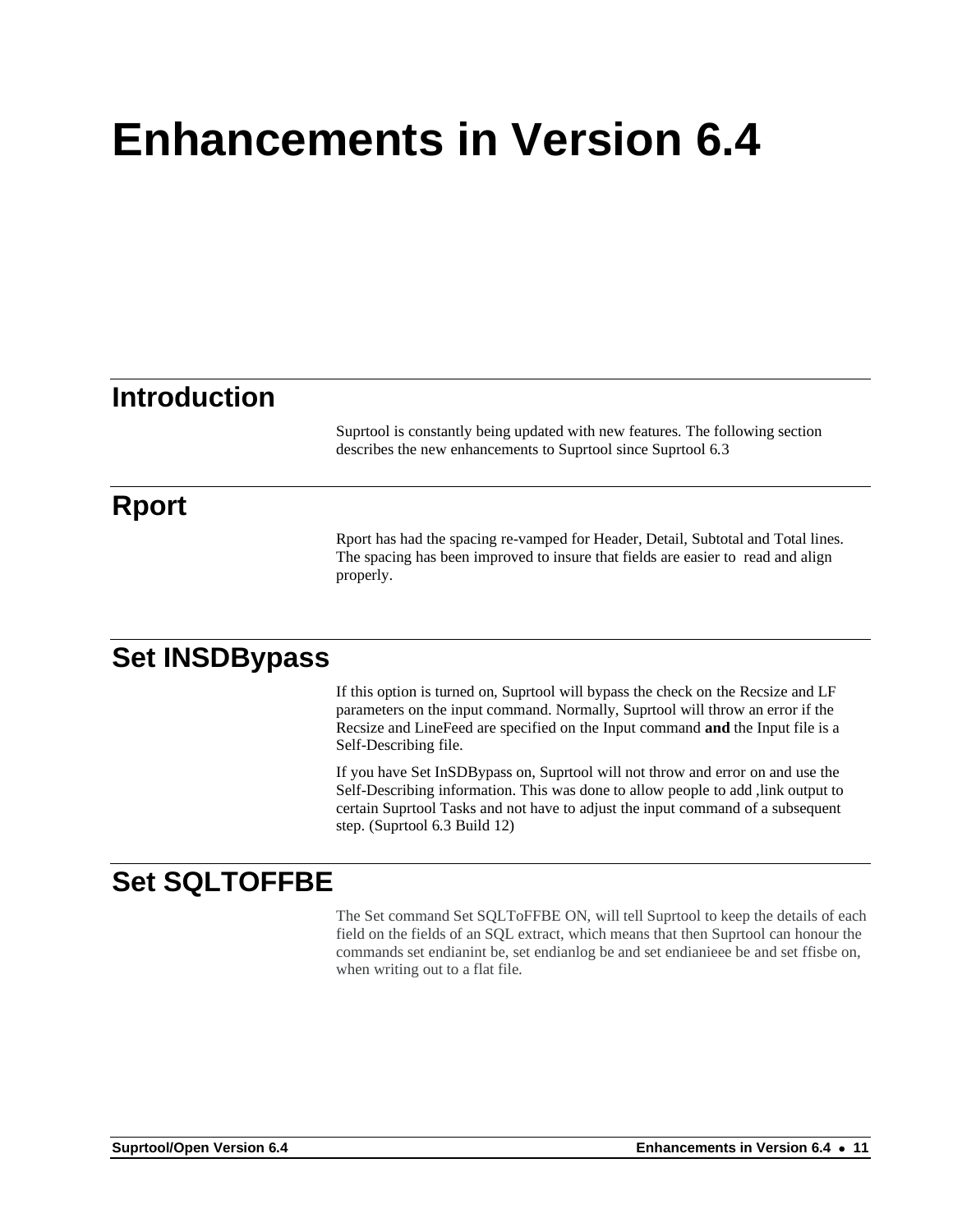#### <span id="page-11-1"></span><span id="page-11-0"></span>**Introduction**

Suprtool is constantly being updated with new features. The following section describes the new enhancements to Suprtool since Suprtool 6.2

### <span id="page-11-2"></span>**Set SDItemNoExt**

Non-MPE versions of Suprtool didn't update the Item information, decimals and date like the MPE version does, when an extract command wasn't entered. You can turn this off with set sditemnoext off, but the default is on to have it behave in the same manner as the MPE version. (Suprtool 6.3 Build 1)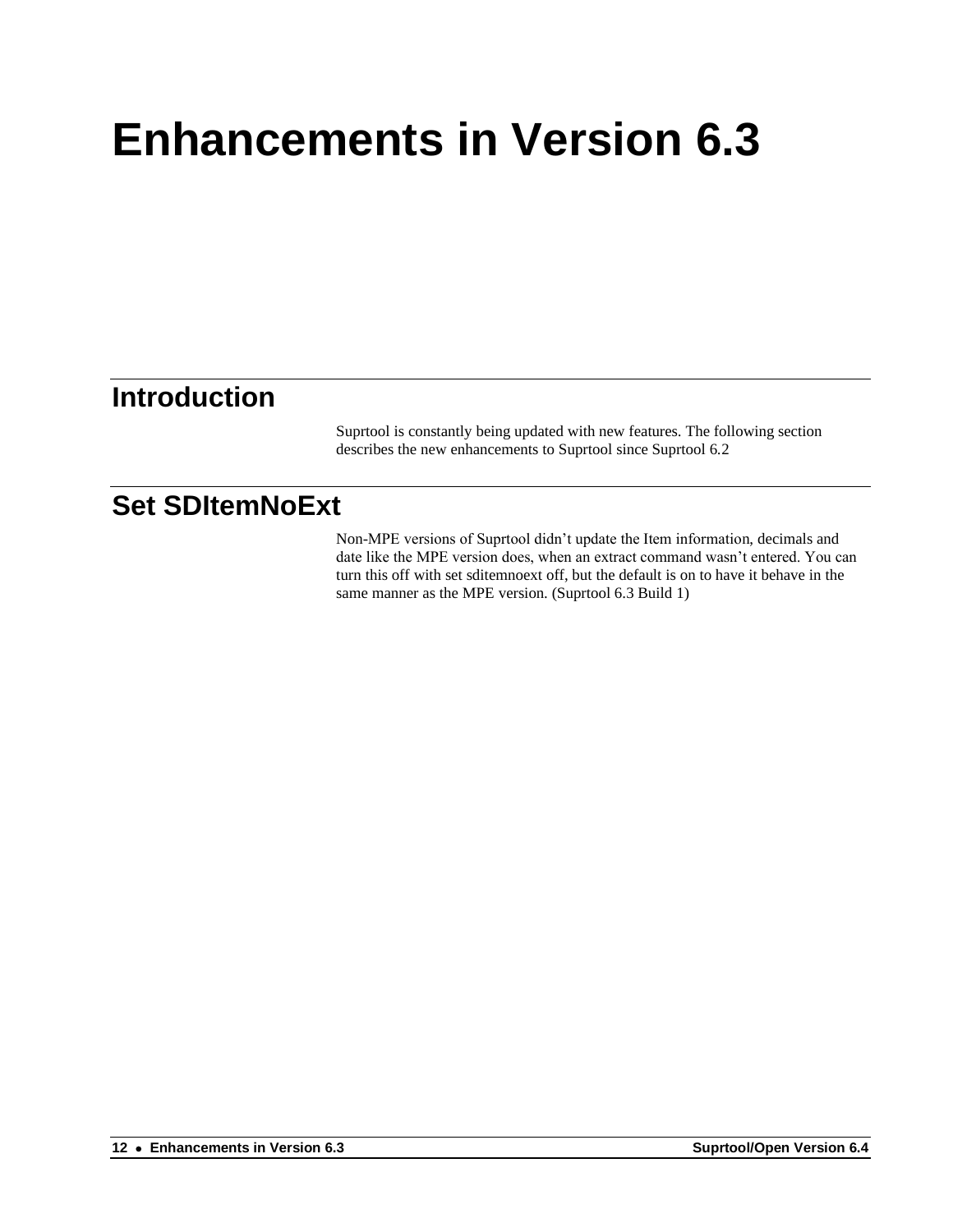#### <span id="page-12-1"></span><span id="page-12-0"></span>**Introduction**

Suprtool is constantly being updated with new features. The following section describes the new enhancements to Suprtool since Suprtool 6.1.10.

#### <span id="page-12-2"></span>**Rport Set Pagelen**

Rport will Page Break by default at 24 lines, you can set a Page Break to any integer value greater than 10. When Rport reaches the number of lines for a page the Titles and headings are re-printed and Rport continues on printing, detail and subtotal lines.

#### <span id="page-12-3"></span>**Rport Subtotal**

Rport will follow all levels of sort specified in the Self-Describing file, and will produce a subtotal line when each level break is made.

#### <span id="page-12-4"></span>**Rport Set Maxlen**

Rport will by default calculate the maximum size of a field, including, commas, decimals and dollar signs. The previous version just took into account, decimals. This is on by default, you can just use the old calculation by adding set maxlen off to your rportmgr file.

#### <span id="page-12-5"></span>**Rport Comma**

Rport has a new command called comma, where you can specify a fieldname or list of fieldnames to tell Rport to add commas to a given numeric field, when it is reported on and converted to ascii. The same rules will apply for a given fields subtotal and total field. This command can only be entered after the input command.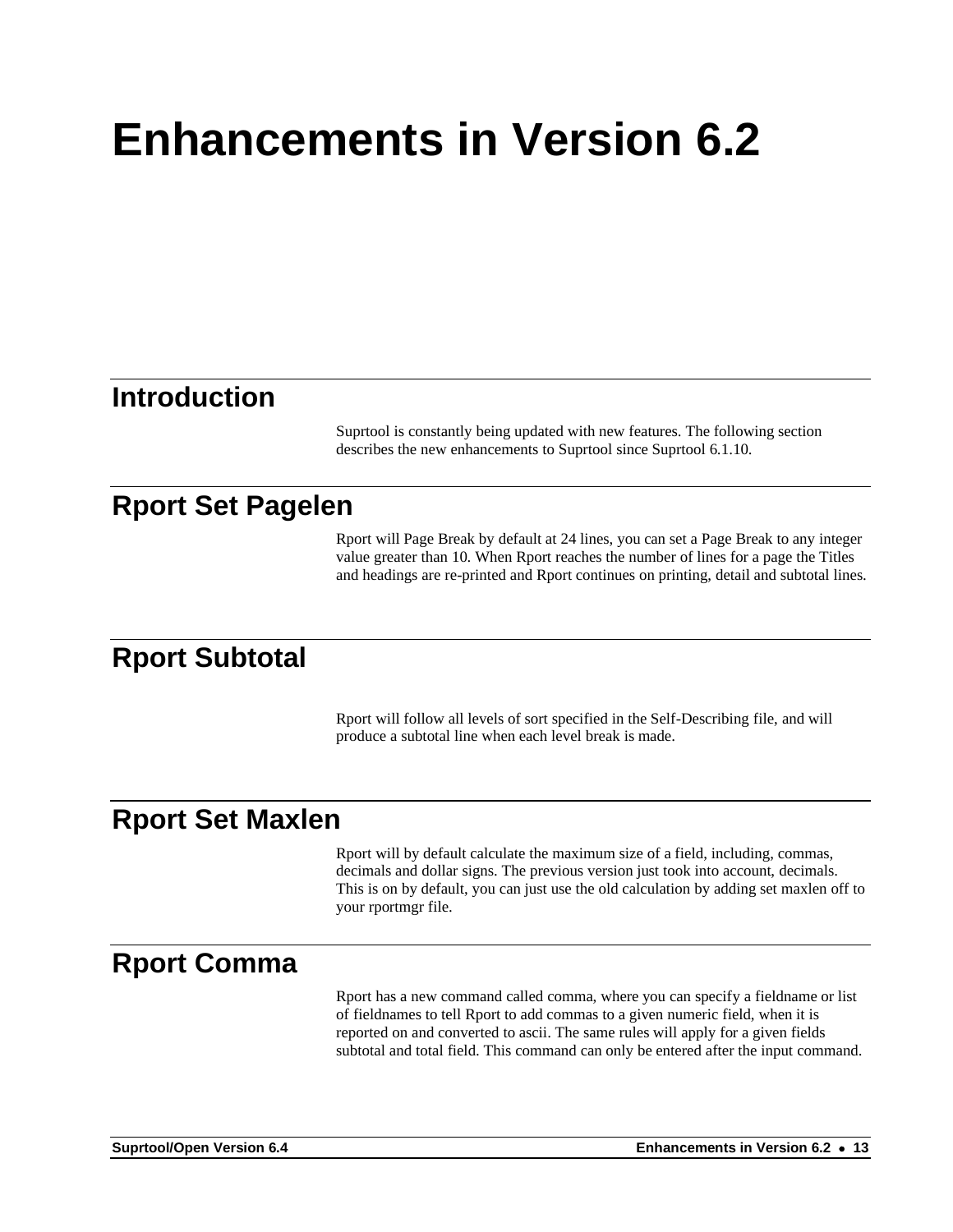#### <span id="page-13-0"></span>**Rport Hide**

Rport has a new command called Hide which when given a fieldname will remove that field from the report. The report will be adjusted accordingly and also the Hide command must be entered after the input command.

#### <span id="page-13-1"></span>**System Commands**

If the user id isn't found or a shell name isn't returned the Open version of Suprtool suite of products will assume a shell of /bin/bash.

### <span id="page-13-2"></span>**\$Month(\$stddate())**

The combination of nested \$stddate within \$month would handle months with 31 days incorrectly if the from date was a month with less that 31 days and the to month was a month with 31 days.

#### <span id="page-13-3"></span>**Rport**

All versions of Suprtool, MPE, HP-UX (PA-Risc and Itanium), and Suprtool / Open have a new component called Rport, which is a simple report writer.

The code below represents one of the more complicated reports and shows some of the attributes that you can control. Rport works off of self-describing files and is available on MPE, HP-UX (PA-Risc and Itanium) and on all Linux platforms that Suprtool/Open runs on.

The Title command divides the lines into quadrants, primarily, left, center and right and two lines are supported. The heading column option prints the Heading information specified in each column. You can also specify Heading Fieldnames, where Rport will divide the field name into each column, and you can do your own layout for each Heading Line:

| head 1 Add " CharIntege  | Double<br>Packed | Packed* | Ouad"  |
|--------------------------|------------------|---------|--------|
| head 1 Add " IdLogica    | DblLog Zoned"    |         |        |
| head 2 add "Field Field  | Field<br>Field   | Field   | Field" |
| head 2 add " Field Field | Field Field"     |         |        |

The Size command tells Rport the maximum size of the column for the data. By default, Rport picks the maximum size that a field will be when converted to Ascii, as shown in the following table:

| <b>Field Format</b> | <b>Output Size</b> |
|---------------------|--------------------|
| I1, J1              | 6 bytes            |
| I2, J2              | 11 bytes           |
| I3, J3              | 16 bytes           |
| I4, J4              | 20 bytes           |
| K1                  | 5 bytes            |
| K <sub>2</sub>      | 10 bytes           |
| E2                  | 12 bytes           |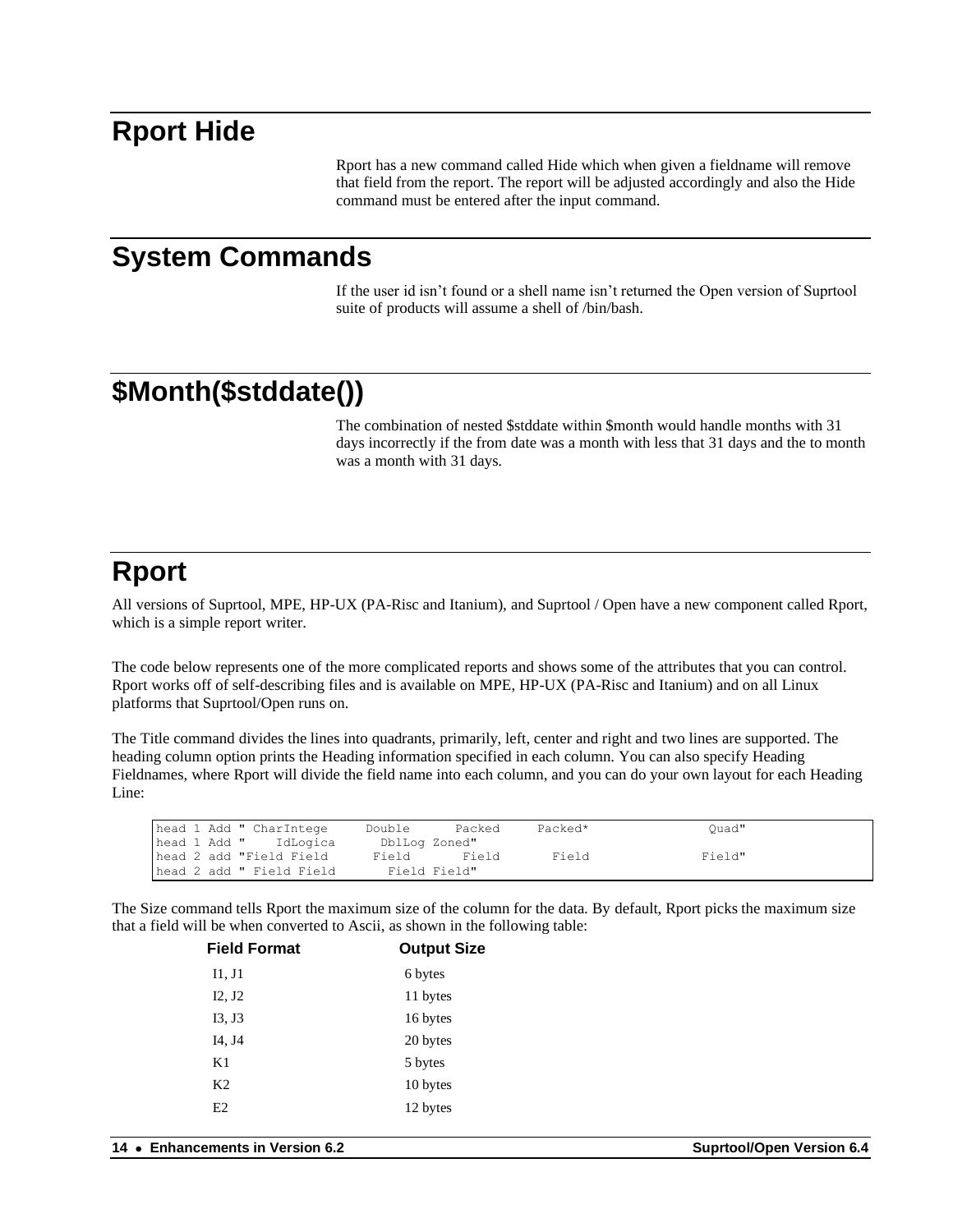| E4             | 23 bytes       |
|----------------|----------------|
| R <sub>2</sub> | 12 bytes       |
| $Z_n$          | $n+1$ bytes    |
| P <sub>n</sub> | <i>n</i> bytes |

The integer specified beside the fieldname is the length for the field to use for the report. If the data overflows the field will be filled with asterisks. The Subtotal and Total commands are pretty self-explanatory.

```
in file1.rporttst
title line 1 left RPNAME "SampReport"
title line 1 center RPCOMPANY "Robelle Solutions"
title line 1 right rppageno tag "Page No : "
title line 2 left rpdate tag "Date : " 
title line 2 right rpruntime tag "Run Time : "
head 1 col "Char"
head 2 col "Field"
head 1 col "Integer"
head 2 col "Field"
head 1 col "Double"
head 2 col "Field"
head 1 col "Packed"
head 2 col "Field"
head 1 col "Packed*"
head 2 col "Field"
head 1 col "Quad"
head 2 col "Field"
head 1 col "Id"
head 2 col "Field"
head 1 col "Logical"
head 2 col "Field"
head 1 col "DblLog"
head 2 col "Field"
head 1 col "Zoned"
head 2 col "Field"
size int-field 8
size dbl-field 8
size packed-field 7
size packed*-field 7
size quad-field 7
size logical-field 7
size dbllog-field 7
size zoned-field 8
subtotal int-field dbl-field packed-field packed*-field quad-field id-field
subtotal logical-field dbllog-field zoned-field
total int-field dbl-field packed-field packed*-field quad-field id-field
total logical-field dbllog-field zoned-field
out REPORT01
xeq
```
The above code creates the following report. The report shows that it can handle most data types (the field names are the data types) and provides a simple layout and automatically aligns the subtotals and the total lines. The subtotaling works off the sorted field, (in this case char-field) and prints a subtotal line each time the char-field changes.

| SampReport |                |        |       | Robelle Solutions |      |             |         | Page No : 1      |       |
|------------|----------------|--------|-------|-------------------|------|-------------|---------|------------------|-------|
|            | Date: 20191024 |        |       |                   |      |             |         | Run Time : 12:45 |       |
| Char       | Integer        | Double |       | Packed Packed*    | Ouad | Ιd          | Logical | DblLog           | Zoned |
| Field      | Field          | Field  | Field | Field             |      | Field Field | Field   | Field            | Field |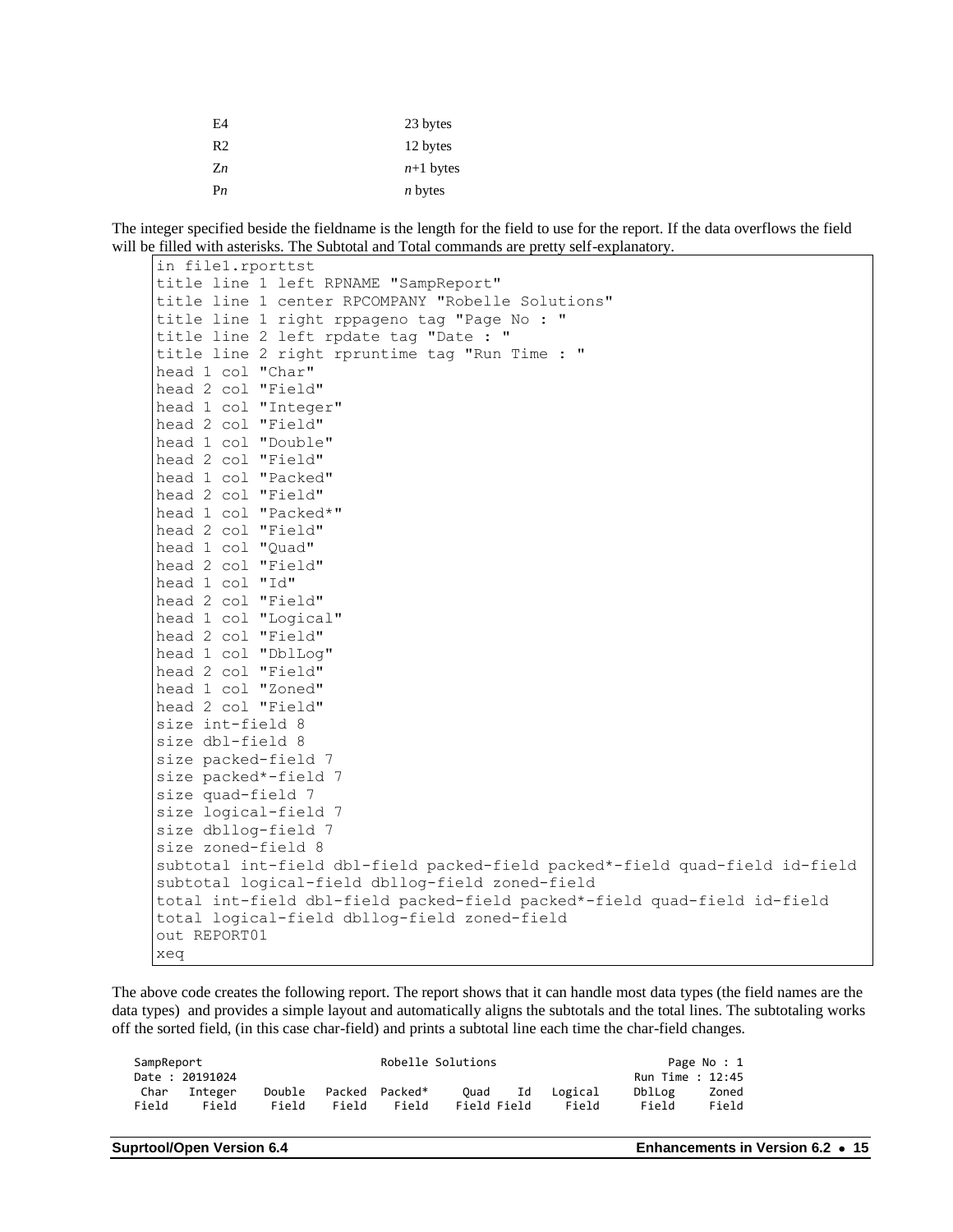| 11111 | 11.11  | 111.11  | $+111.11$         | $+111.11$  | 111.11  | 1              | 11.11  | 111.11  | 111.11  |
|-------|--------|---------|-------------------|------------|---------|----------------|--------|---------|---------|
|       | 11.11  | 111.11  | $+111.11$         | $+111.11$  | 111.11  | 1              | 11.11  | 111.11  | 111.11  |
| 22222 | 22.22  | 222.22  | $+222.22$         | $+222.22$  | 222.22  | $\mathbf{1}$   | 22.22  | 222.22  | 222.22  |
| 22222 | 22.22  | 222.22  | $+222.22$         | $+222.22$  | 222.22  | 2              | 22.22  | 222.22  | 222.22  |
|       | 44.44  | 444.44  | $+444.44$         | $+444.44$  | 444.44  | 3              | 44.44  | 444.44  | 444.44  |
| 33333 | 33.33  | 333.33  | $+333.33$         | $+333.33$  | 333.33  | $\mathbf{1}$   | 33.33  | 333.33  | 333.33  |
| 33333 | 33.33  | 333.33  | $+333.33$         | $+333.33$  | 333.33  | $\overline{2}$ | 33.33  | 333.33  | 333.33  |
| 33333 | 33.33  | 333.33  | $+333.33$         | $+333.33$  | 333.33  | 3              | 33.33  | 333.33  | 333.33  |
|       | 99.99  | 999.99  | $+999.99$         | $+999.99$  | 999.99  | 6              | 99.99  | 999.99  | 999.99  |
| 44444 | 44.44  | 444.44  | $+444.44$         | $+444.44$  | 444.44  | $\mathbf{1}$   | 44.44  | 444.44  | 444.44  |
| 44444 | 44.44  | 444.44  | $+444.44$         | $+444.44$  | 444.44  | 2              | 44.44  | 444.44  | 444.44  |
| 44444 | 44.44  | 444.44  | $+444.44$         | $+444.44$  | 444.44  | 3              | 44.44  | 444.44  | 444.44  |
| 44444 | 44.44  | 444.44  | $+444.44$         | $+444.44$  | 444.44  | 4              | 44.44  | 444.44  | 444.44  |
|       | 177.76 | 1777.76 | +1777.76          | +1777.76   | 1777.76 | 10             | 177.76 | 1777.76 | 1777.76 |
| 55555 | 55.55  | 555.55  | $+555.55$         | +555.55    | 555.55  | $\mathbf{1}$   | 55.55  | 555.55  | 555.55  |
| 55555 | 55.55  | 555.55  | $+555.55$         | $+555.55$  | 555.55  | $\overline{2}$ | 55.55  | 555.55  | 555.55  |
| 55555 | 55.55  | 555.55  | $+555.55$         | $+555.55$  | 555.55  | 3              | 55.55  | 555.55  | 555.55  |
| 55555 | 55.55  | 555.55  | $+555.55$         | $+555.55$  | 555.55  | 4              | 55.55  | 555.55  | 555.55  |
| 55555 | 55.55  | 555.55  | $+555.55$         | $+555.55$  | 555.55  | 5              | 55.55  | 555.55  | 555.55  |
|       | 277.75 | 2777.75 | +2777.75 +2777.75 |            | 2777.75 | 15             | 277.75 | 2777.75 | 2777.75 |
|       | 611.05 | 6111.05 | $+6111.05$        | $+6111.05$ | 6111.05 | 35             | 611.05 | 6111.05 | 6111.05 |
|       |        |         |                   |            |         |                |        |         |         |

#### <span id="page-15-0"></span>**\$BOM and \$EOM**

Suprtool has two new subfunctions called \$BOM and \$EOM which are now available in the \$stddate and \$month functions. The \$bom returns the beginning of the month date, "01" and the \$eom, returns the end of the month for the given date.

For Example, the \$stddate function will return the converted curdate, with either the beginning of the month for the day or the end of the month for the given curdate.

```
in file131
item curdate, date, ddmmyyyy
ext curdate
ext curbom=$stddate(curdate,$bom)
ext cureom=$stddate(curdate, $eom)
```
You can also use \$stddate to convert a date that is already in ccyymmdd format to the beginning of the month or the end of the month respectively.

You can also use \$bom and \$eom as part of the \$month function even if the date is not in ccyymmdd format.

```
Item curdate, date, ddmmyyyy
ext curdate
ext curbom=$month($stddate(curdate), +6, $bom)
ext cureom=$month($stddate(curdate), +6, $eom)
```
#### <span id="page-15-1"></span>**String Function Checks**

Some of the String functions in Suprtool did not have proper length checks in place to insure that an overflow wouldn't occur for specific functions. The length for most string fields to be checked is 4095 bytes. Suprtool will now throw a more generalized error of:

Error: Field in function is greater than 4095 bytes

If a function is longer than the 4095, the field is potentially corrupted and/or truncated.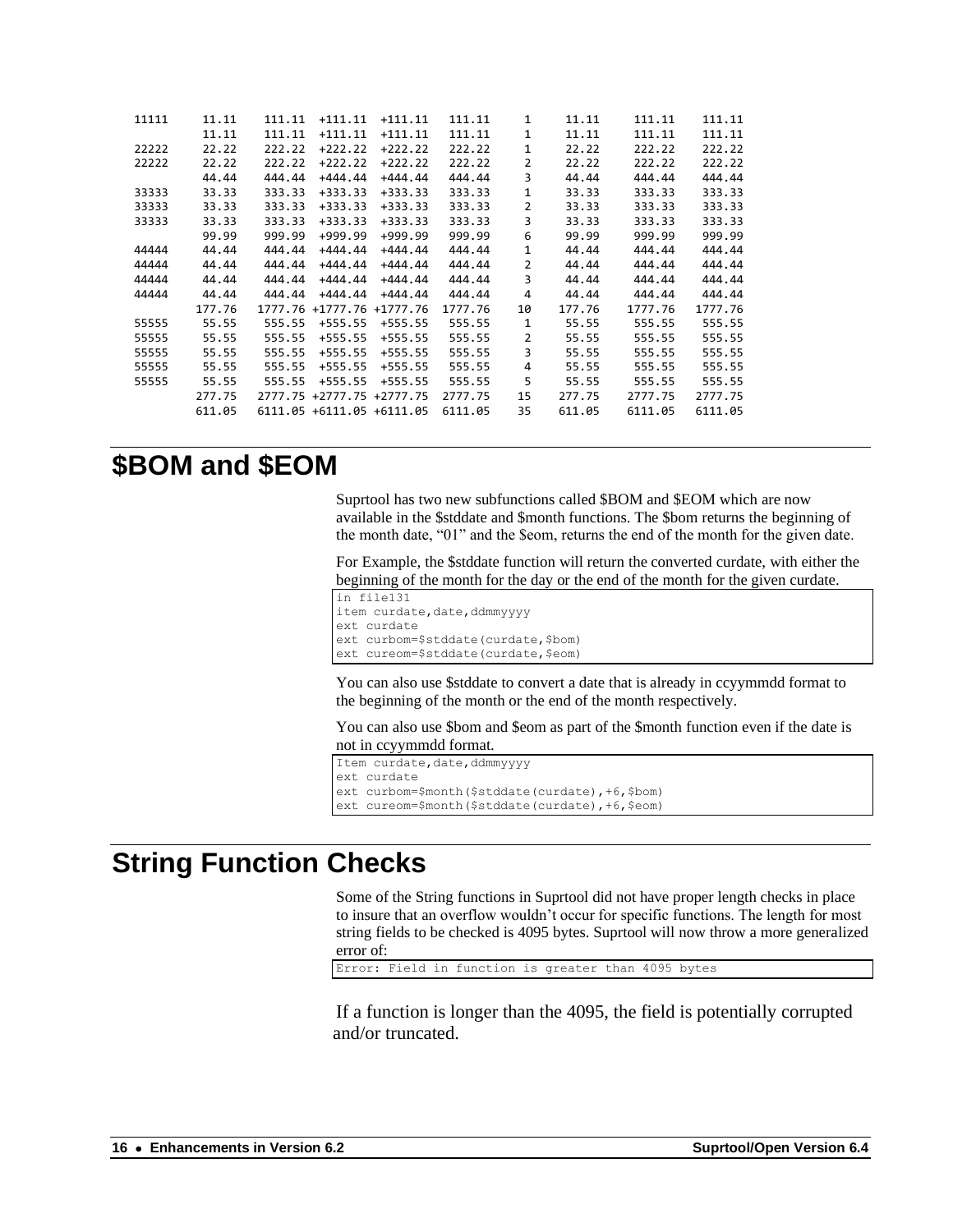#### <span id="page-16-0"></span>**Sdlinux for Linux**

SDLinux is a utility that will convert the Self-Describing information, such that Suprtool/Open can read the file. Specifically, it is meant to convert the .sd file from an HP-UX system to be read on Linux natively.

Sdlinux, will change the sd version field which tells Suprtool/Open the endianness of the sd file.

| SD Version     | <b>Endianness</b>         | Extended<br><b>Names</b> |
|----------------|---------------------------|--------------------------|
| <b>B.00.00</b> | BIG (HP-UX) LITTLE(LINUX) | NO.                      |
| <b>B.00.01</b> | BIG (HP-UX) LITTLE(LINUX) | YES                      |
| <b>B.00.02</b> | BIG                       | N <sub>O</sub>           |
| <b>B.00.03</b> | BIG                       | YES                      |

The sdlinux utility has four options, -f, -r, -h and –d. Only one option can be specified at any given time:

| Option | <b>SD</b> Version                                          | Integer Field                                                        |
|--------|------------------------------------------------------------|----------------------------------------------------------------------|
| $-f$   | B.00.00 becomes B.00.02 and<br>B.00.01 becomes B.00.03     | Any integer/logical field<br>gets flagged as BE.                     |
| -r     | B.00.02 becomes B.00.00 and<br>B.00.03 becomes B.00.01     | Any integer/logical field<br>gets the Endianness flag<br>turned off. |
| -h     | $B.00.02$ becomes $B.00.00$ and<br>B.00.03 becomes B.00.01 | No effect.                                                           |
| -d     | No effect.                                                 | Any integer/logical field<br>gets the Endianness flag<br>turned off. |

The sdlinux utility gets run with the above options and a filename for an argument as in:

./sdlinux '-ffilename' ./sdlinux '-rfilename' ./sdlinux '-hfilename' ./sdlinux '-dfilename'

The filename specified just needs to be the data file name not the sd filename. Regardless, sdlinux will figure out what to do if the .sd extension is in the filename argument.

#### <span id="page-16-1"></span>**Set Limits Override On | Off**

Set Limits OverRide tells Suprtool for MPE to ignore any subsequent Set Limits TableSize command. This was added since the new MPE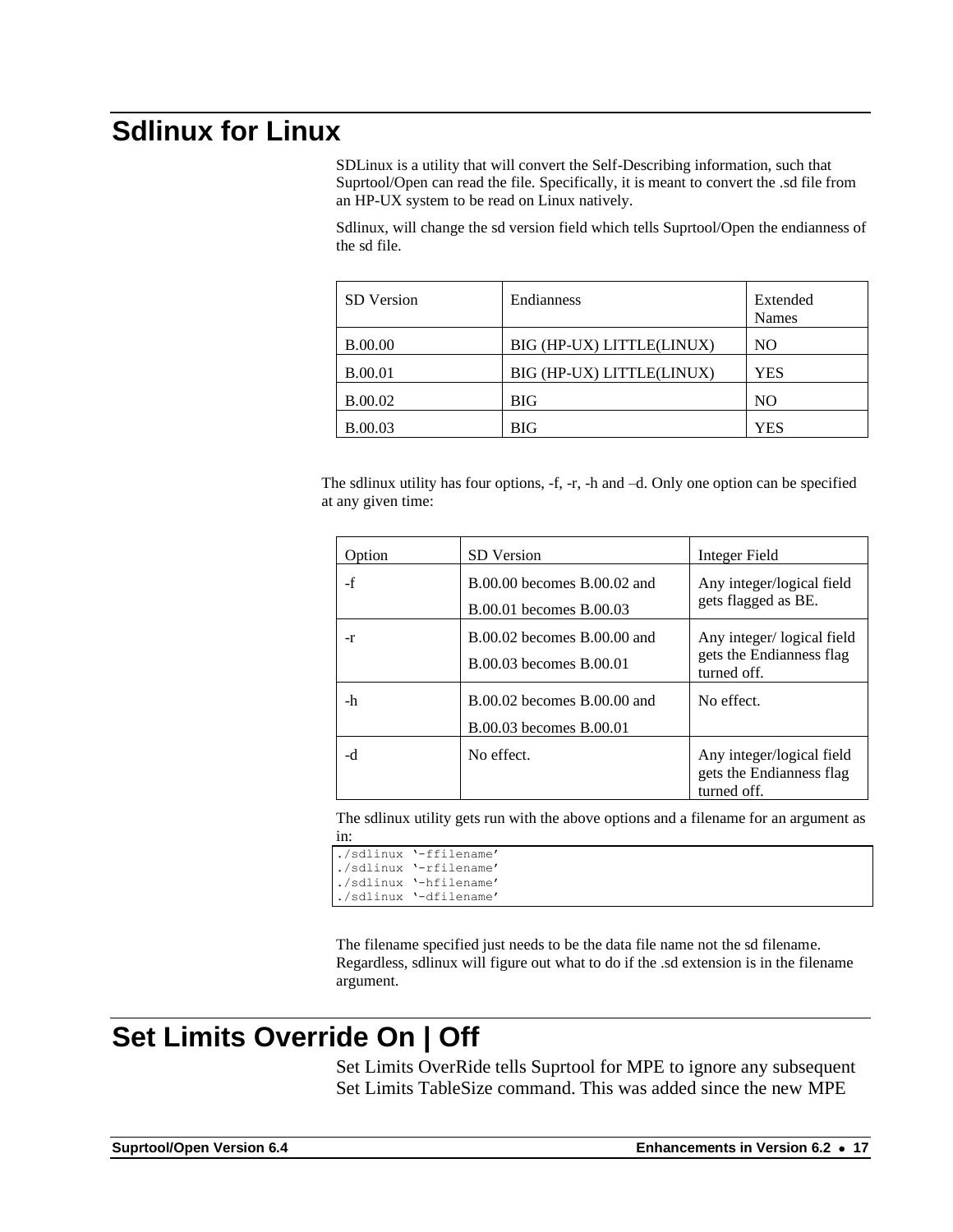table size is now 2 GB and works well without any limit. It was also added as Suprtool 4.4 and lower did not calculate the Set Limits Tablesize limit properly. So, if a user had Set Limits Tablesize 25, Suprtool would allow for a table greater than that old limit, while the new version of the table would stop with "Table Full" as prescribed by the command.

Overriding the TableSize, allows for customers to set in a global suprmgr file and not have to search thru code to remove the specific command.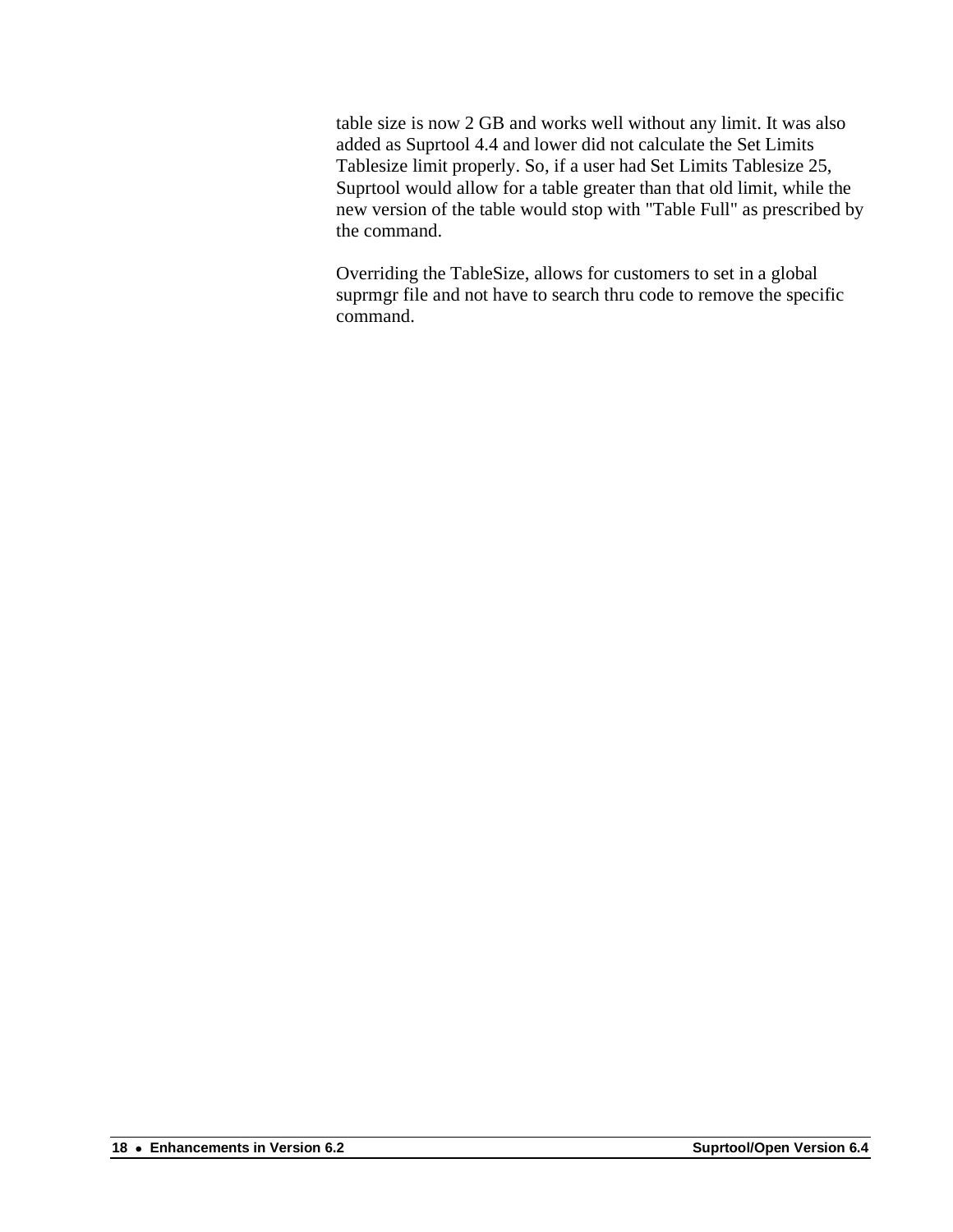#### <span id="page-18-1"></span><span id="page-18-0"></span>**ENDIANIEEE**

Suprtool now supports IEEE fields to optionally be written out in Big Endian Byteorder when the setting:

Set EndianIEEE BE

will tell Suprtool to write out any IEEE field in BigEndian byte order on Linux on a small endian machine. This setting automatically gets turned on when accessing an Eloquence B.08.30, database when the BYTEORDER is set to BE2 or BEDATA2.

#### <span id="page-18-2"></span>**Eloquence B.08.30**

Suprtool now supports Eloquence B.08.30 database which has a new feature whereby you can pick the BYTEORDER of any I/J/K and IEEE fields. There are several options for the BYTEORDER and they are NATIVE, COBOL, BE, BE2, BEDATA AND BEDATA2. See the table below to:

| <b>BYTEORDER</b>    | I/J/K Data    | <b>Ieee Data</b> | Image Area    |
|---------------------|---------------|------------------|---------------|
| <b>NATIVE</b>       | <b>NATIVE</b> | <b>NATIVE</b>    | <b>NATIVE</b> |
| <b>COBOL</b>        | BE            | <b>NATIVE</b>    | BE            |
| BE                  | BE            | <b>NATIVE</b>    | BE            |
| BE <sub>2</sub>     | BE            | ВE               | BE            |
| <b>BEDATA</b>       | BE            | <b>NATIVE</b>    | <b>NATIVE</b> |
| BEDATA <sub>2</sub> | BE            | BE               | <b>NATIVE</b> |

What Suprtool does to support this is takes note of the option and sets it's own internal flag(s) appropriately and then turns off the translation from Eloquence so the data isn't translated twice. These options in both Suprtool and Eloquence is to support certain COBOL compilers that have Integers and Logicals of all sizes in Big Endian ByteOrder.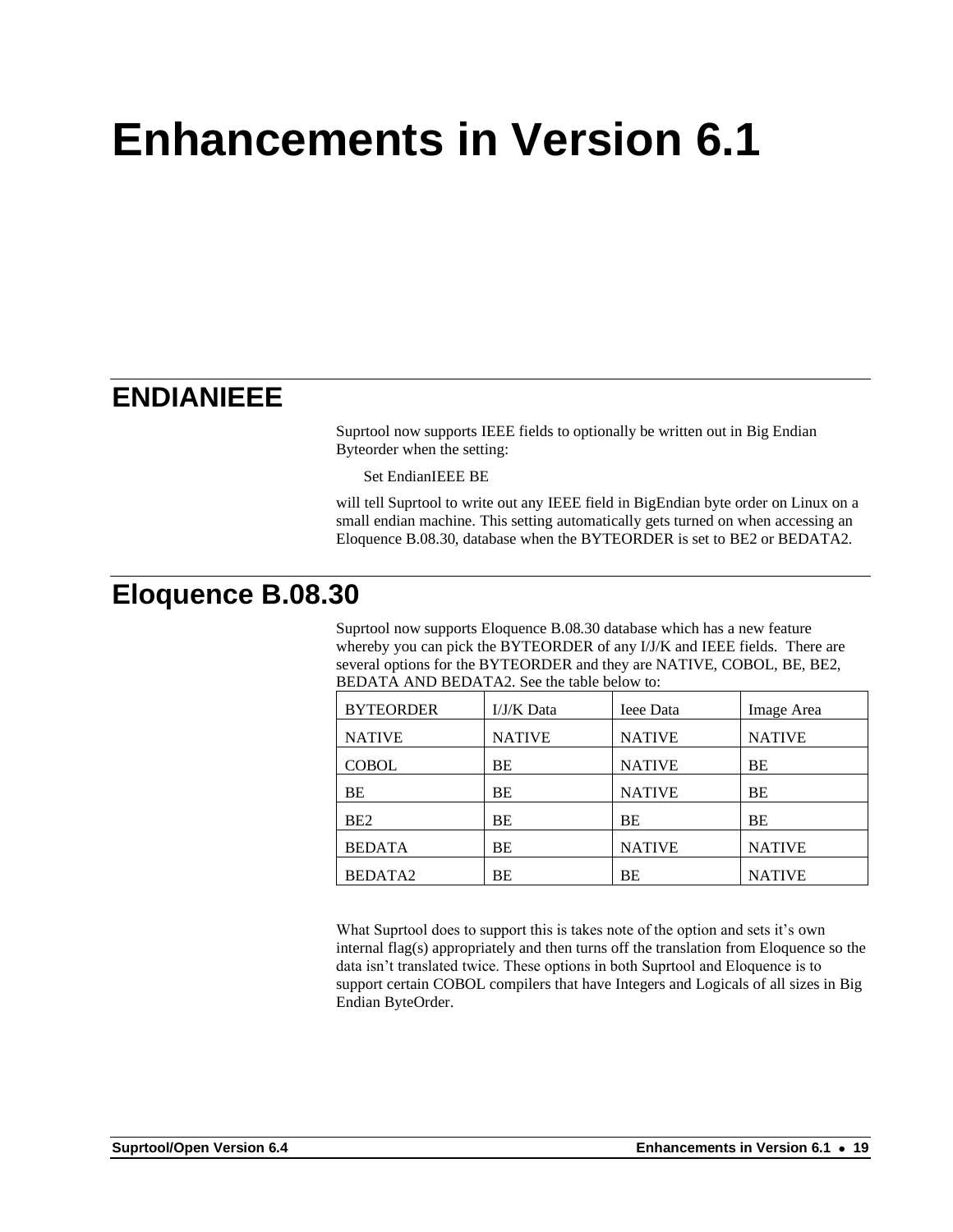#### <span id="page-19-0"></span>**STEXPORT**

STExport now supports 8196 bytes on the input, and the output file.

#### <span id="page-19-1"></span>**SUPRLINK**

Suprlink now supports 8196 bytes on the input file, link file and 16384 bytes on the output file.

#### <span id="page-19-2"></span>**\$Length**

Suprtool has a new function called \$length which returns a double integer number that is the length of a given byte or numeric field. For byte type fields Suprtool starts at the right most byte position to look for any non-space character and calculates the length of the data. For numeric fields Suprtool will convert the number to display and starting on the left will search for any non-zero character to establish the length.

Below is an excerpt from the manual, that describes how it can be used:

#### <span id="page-19-4"></span><span id="page-19-3"></span>**\$LENGTH (Works on Byte-type and numeric fields)**

Purpose of the \$length frunction is to return the length of the specified byte field as if the field has had the \$rtrim function applied or the position of the rightmost nonspace character.

#### **If Usage:**

if \$length(NAME) >= 15

#### **Extract Usage:**

Define LenField,1,4,double extract LenField=\$length(byte-field)

#### <span id="page-19-6"></span><span id="page-19-5"></span>**\$ROBELLE variable**

The \$ROBELLE variable on HP-UX and Open platforms has been expanded to 55 characters for the \$ROBELLE directory name when you are installing outside of /opt/robelle. You use the \$robelle variable to tell suprtool and all of the programs that come with suprtool where to find where it is installed.

#### <span id="page-19-7"></span>**Set EditSignNeutral**

The \$edit function converts data from numeric to byte and applies an edit mask to format the data. Neutral data is not considered to be signed so if you have neutral data, a positive sign will not be applied to the edit mask. With Set EditSignNeutral turned on, Suprtool will consider the Neutral data to be positive and therefore print out the "+" or "DR", depending on the edit-mask used.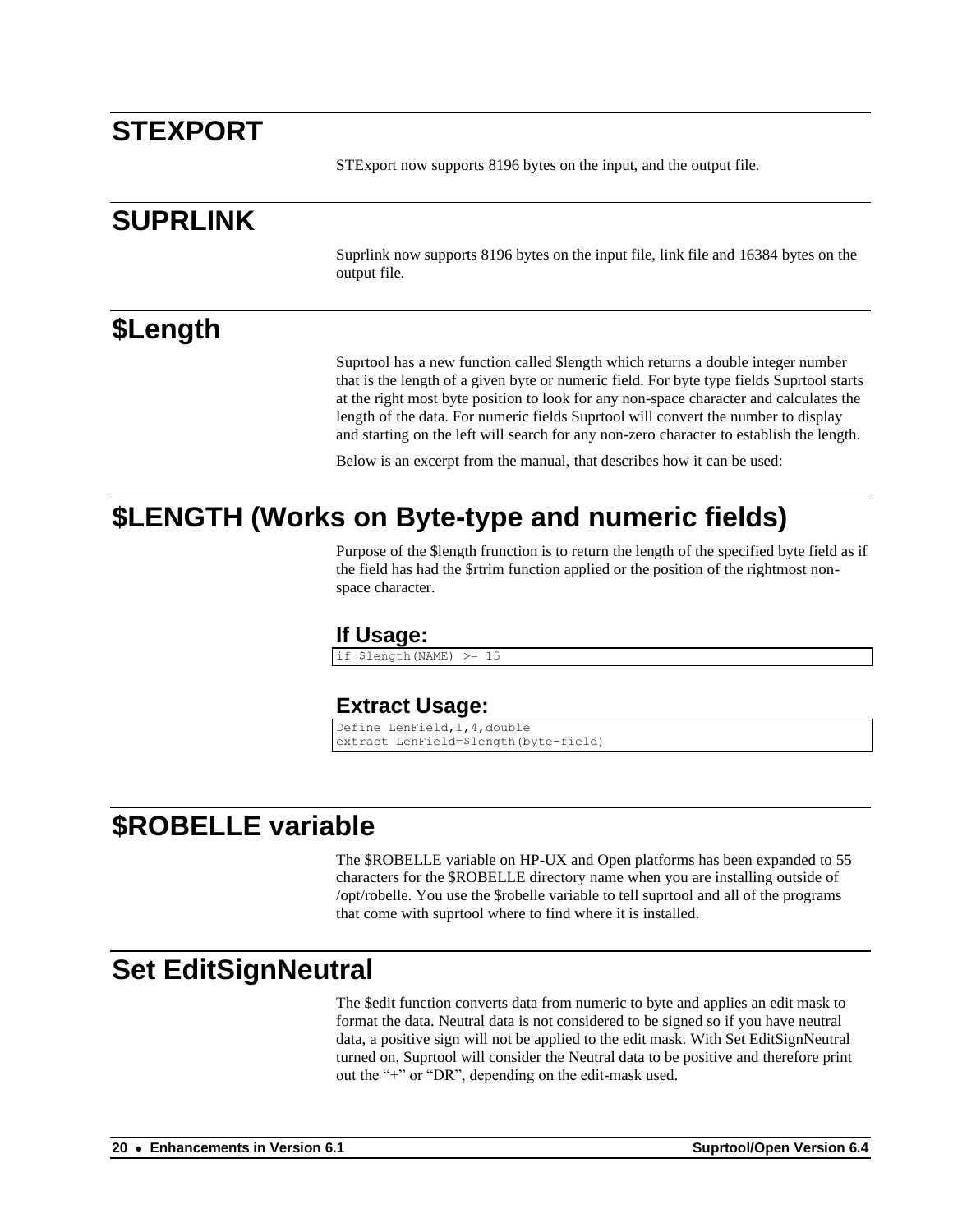Set EditSignNeutral On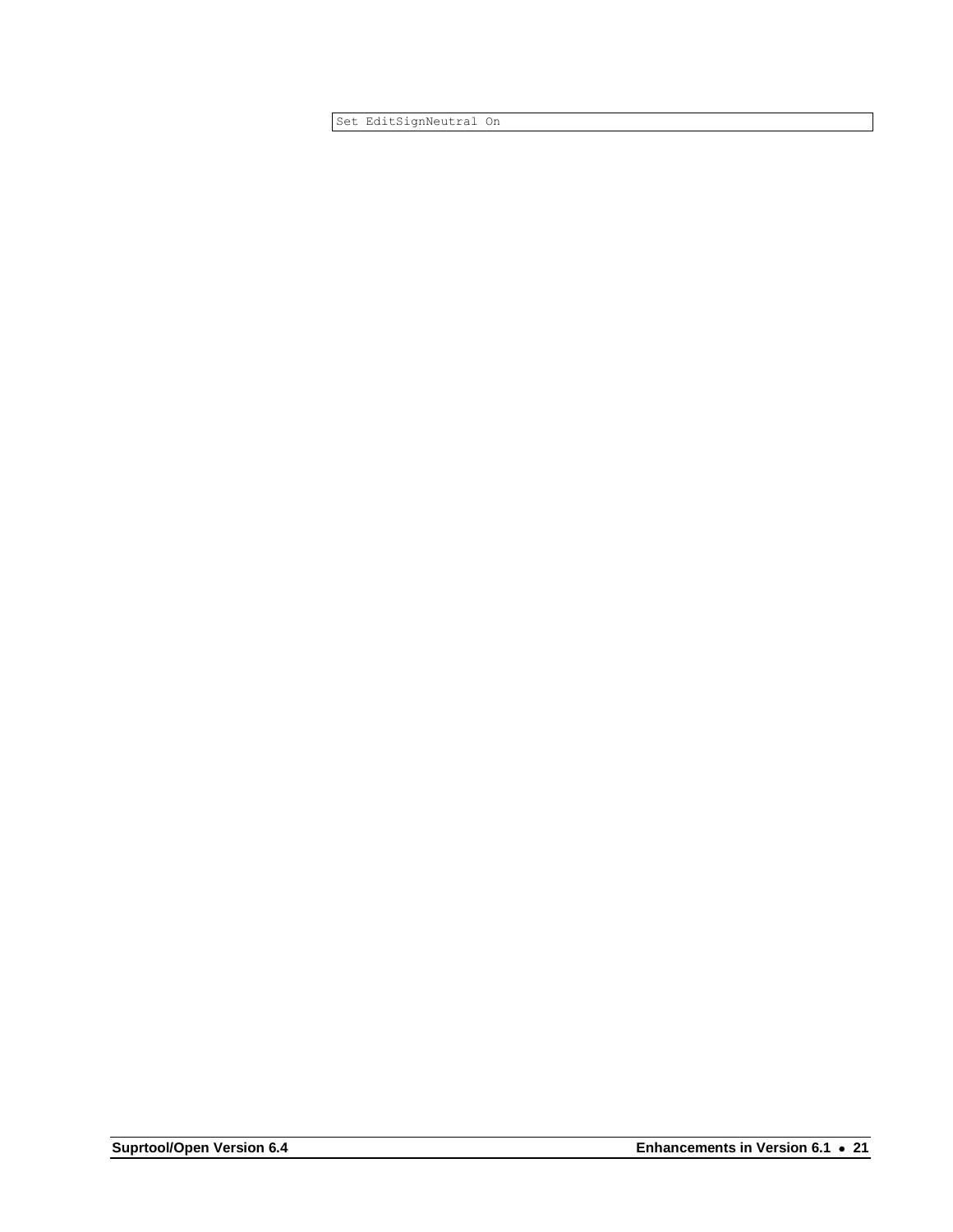#### <span id="page-21-1"></span><span id="page-21-0"></span>**HP-UX Data Files**

Suprtool/Open now has the ability to read self-describing files that come directly from HP-UX. Suprtool/Open will depending on the version of the SD file format will when necessary, convert all of the SD information from BigEndian data to Little Endian numbers such that Suprtool/Open will be able to natively read the files.

Sdlinux is a new utility available for HP-UX that will help aid in allowing Suprtool/Open to know whether or not an SD file is bigendian or smallendian.

#### <span id="page-21-2"></span>**ENDIANINT**

Suprtool/Open now has the ability to read and write Self-Describing files with Integers that are in BigEndian format.

Set EndianInt BE

Will tell Suprtool to write out any Integer in BigEndian byte order on Linux on a small endian machine.

### <span id="page-21-3"></span>**ENDIANLOG**

Suprtool/Open now has the ability to read and write Self-Describing files with Logicals that are in BigEndian format.

Set EndianLog BE

Will tell Suprtool to write out any Logical in BigEndian byte order on Linux on a small endian machine.

#### <span id="page-21-4"></span>**FFISBE**

Suprtool/Open now has the ability to read Flat Files with BigEndian Data. If SetFFISBE is turned On, Suprtool will assume that Integer and Logical fields are in BigEndian format.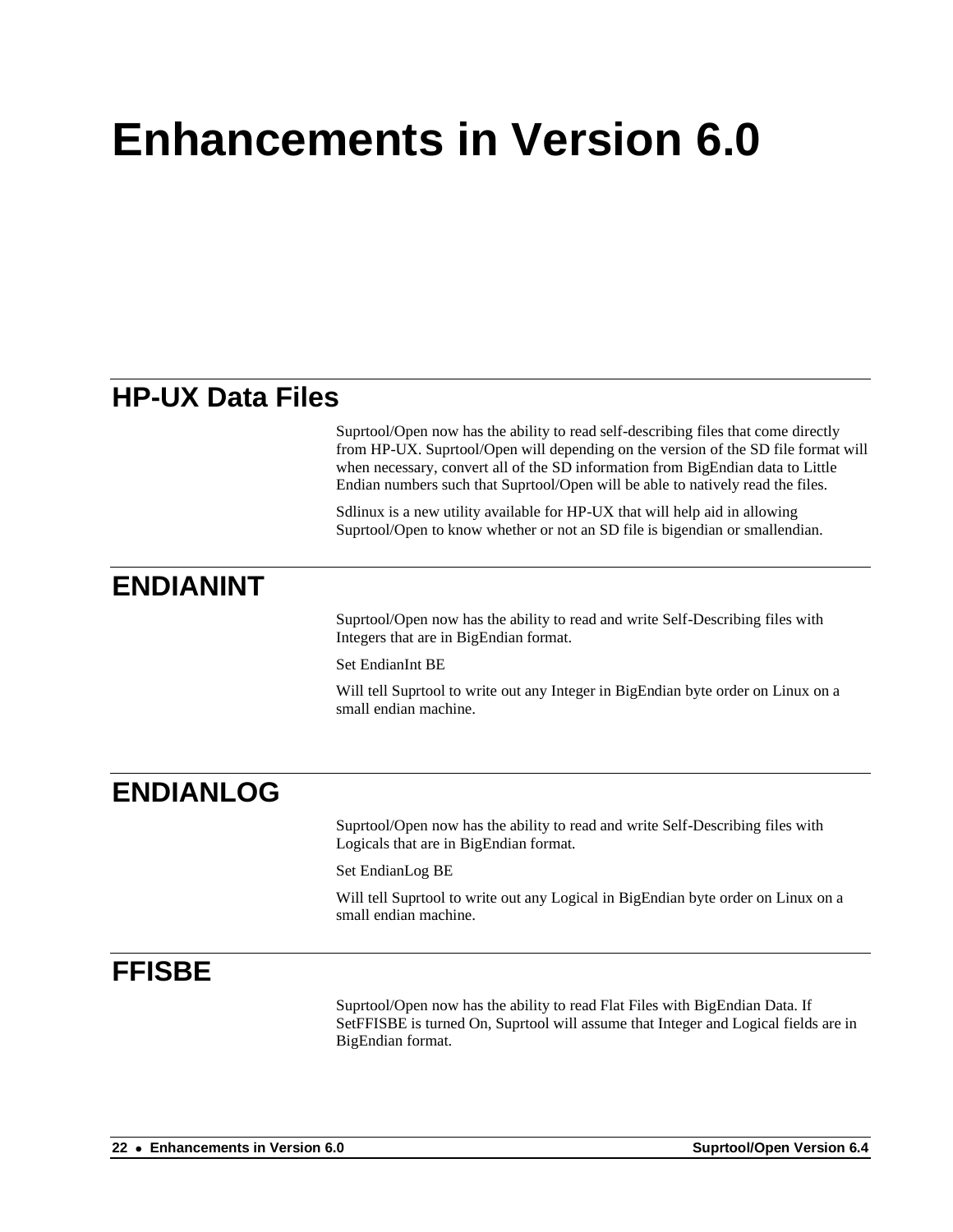### <span id="page-22-0"></span>**Sdlinux Utility**

Suprtool now has a utility called sdlinux, which will help convert an HP-UX selfdescribing file which will have Big Endian numbers, in the Self-Describing information and in the integers in the data file. The sdlinux utility is available in the Suprtool 6.0 HP-UX download or you can ftp the utility from our ftp site by doing the following from you HP-UX system:

cd /opt/robelle/bin ftp [ftp.robelle.com](ftp://ftp.robelle.com/) anonymous youremail@domain.com binary get sdlinux quit

Please note that you need Suprtool 6.0 version of Suprtool/Open, but there is no dependency, on what version of Suprtool you are using on HP-UX. The utility was just distributed with the 6.0 version as it was the next available release vehicle.

Sdlinux, will change the sd version field which tells Suprtool/Open the endianness of the sd file.

| <b>SD</b> Version | Endianness                | Extended<br><b>Names</b> |
|-------------------|---------------------------|--------------------------|
| <b>B.00.00</b>    | BIG (HP-UX) LITTLE(LINUX) | NO                       |
| <b>B.00.01</b>    | BIG (HP-UX) LITTLE(LINUX) | YES                      |
| <b>B.00.02</b>    | BIG                       | NO.                      |
| <b>B.00.03</b>    | BIG                       | <b>YES</b>               |

The sdlinux utility has four options, -f, -r, -h and –d. Only one option can be specified at any given time:

| Option | <b>SD</b> Version                                      | <b>Integer Field</b>                                                 |
|--------|--------------------------------------------------------|----------------------------------------------------------------------|
| $-f$   | B.00.00 becomes B.00.02 and<br>B.00.01 becomes B.00.03 | Any integer/logical field<br>gets flagged as BE.                     |
| -r     | B.00.02 becomes B.00.00 and<br>B.00.03 becomes B.00.01 | Any integer/logical field<br>gets the Endianness flag<br>turned off. |
| -h     | B.00.02 becomes B.00.00 and<br>B.00.03 becomes B.00.01 | No effect.                                                           |
| -d     | No effect.                                             | Any integer/logical field<br>gets the Endianness flag<br>turned off. |

The sdlinux utility gets run with the above options and a filename for an argument as in: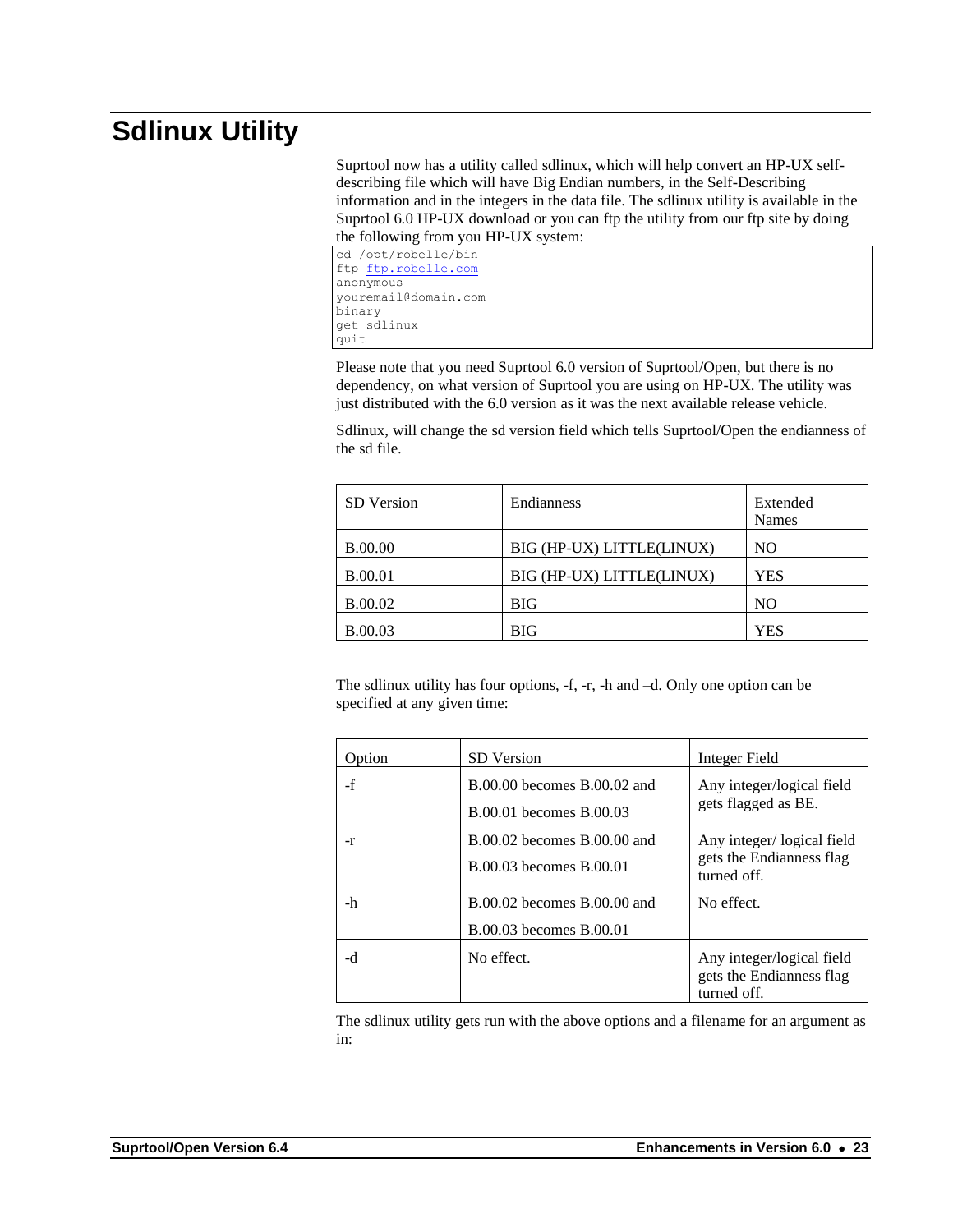| ./sdlinux '-ffilename' |
|------------------------|
| ./sdlinux '-rfilename' |
| ./sdlinux '-hfilename' |
| ./sdlinux '-dfilename' |
|                        |

The filename specified just needs to be the data file name not the sd filename. Regardless, sdlinux will figure out what to do if the .sd extension is in the filename argument.

Please see the following example how you can move data from HP-UX, to Linux natively without having to export to ascii. On HP-UX, you simply create a self-describing file as you normally would:

```
Base mydb
Get mydataset
Out outfile, link
Xeq
```
Then you can use sdlinux to make some quick changes to the Self-describing information, specifically the version in the header and the integers and logicals get updated with the big endian flag being turned on:

sdlinux '-foutfile'

You can then ftp the data file and the sd file over to your Linux box:

```
ftp linuxbox.robelle.com
user
password
put outfile outfile
put outfile.sd outfile.sd
quit
```
You can then reverse the effects of the –f option with the –r option on the files after you have transferred:

sdlinux -routfile

Then on Linux you can read the sd file natively even though the sd information has big endian information and the data file can be read with bigendian integers and logicals.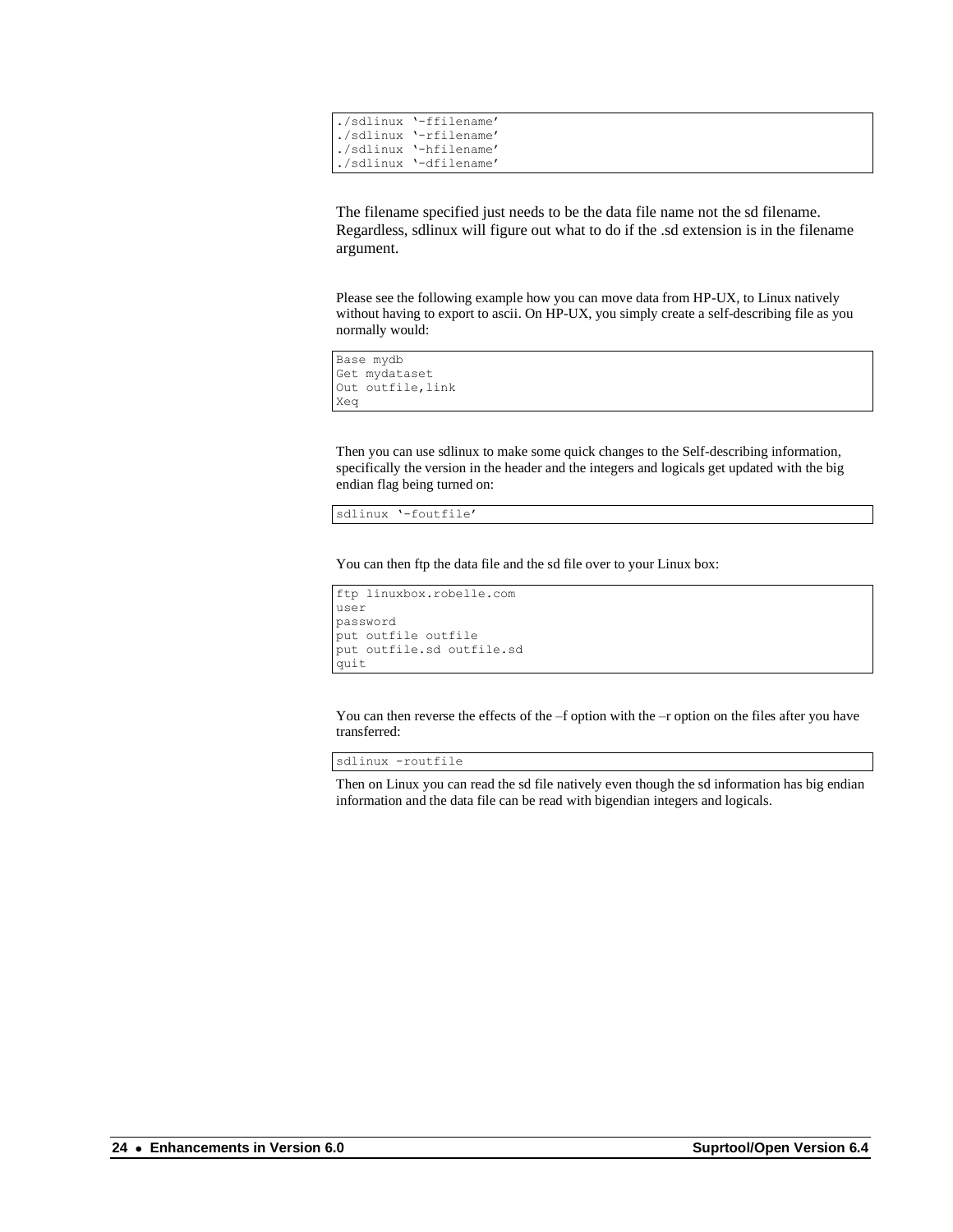| >in outfile                                      |                   |            |                      |            |     |
|--------------------------------------------------|-------------------|------------|----------------------|------------|-----|
| $>$ form                                         |                   |            |                      |            |     |
| File: outfile (SD Version B.00.02) Has linefeeds |                   |            |                      |            |     |
| Entry:                                           |                   |            | Offset               |            |     |
| CHAR-FIELD                                       |                   | X5         | 1                    |            |     |
| TNT-FTELD                                        |                   | I1         | 6                    |            | BE. |
| DBL-FIELD                                        |                   | I2         | 8                    |            | BE. |
|                                                  | PACKED-FIELD      | <b>P12</b> | 12                   |            |     |
|                                                  | PACKED*-FIELD P12 |            | 18                   |            |     |
| OUAD-FIELD                                       |                   | I4         | 24                   |            | BE. |
| TD-FIELD                                         |                   | 11         | 32                   |            | BE. |
|                                                  | LOGICAL-FIELD K1  |            | 34                   |            | BE. |
| DBLLOG-FIELD                                     |                   | K2         | 36                   |            | BF. |
| ZONED-FIELD                                      |                   | Z5         | -40                  |            |     |
| <b>FTLLER</b>                                    |                   | X36 -      | 45                   |            |     |
| Entry Length: 80 Blocking: 1                     |                   |            |                      |            |     |
| $>$ num 3                                        |                   |            |                      |            |     |
| $>$ list                                         |                   |            |                      |            |     |
| $>$ xeq                                          |                   |            |                      |            |     |
| >IN outfile (0) >OUT \$NULL (0)                  |                   |            |                      |            |     |
| CHAR-FIELD                                       | $= 11111$         |            | $INT - FTRID = 1111$ |            |     |
| $DBL-FIELD$ = 11111                              |                   |            | PACKED-FIELD         | $= +11111$ |     |
| $PACKED*-FIELD = +11111$                         |                   |            | OUAD-FIELD           | $= 11111$  |     |
| $ID-FIELD = 1$                                   |                   |            | LOGICAL-FIELD        | $= 1111$   |     |
| $DBLLOG-FIELD$ = 11111                           |                   |            | ZONED-FIELD          | $= 11111$  |     |
| <b>FILLER</b><br>$=$                             |                   |            |                      |            |     |

### <span id="page-24-0"></span>**Set SDOutBE**

The Set command, SDOutBE when turned on Suprtool/Open on a Little Endian Linux box will create an SD file with BigEndian data such that it can be transferred to an HP-UX box and read natively on HP-UX.

When introduced, this feature was turned on, but has since been turned off in Build 13.

#### <span id="page-24-1"></span>**BackwardChain**

The Set command, Backwardchain when turned on will tell the Chain command to do a Backward Chained read.

#### <span id="page-24-2"></span>**\$INRECNUM**

The if / extract commands can now utilize a new function called \$INRECNUM, which allows you to use the input record number in certain tasks. For example, the task below would find record number 11.

```
In somefile
 If $inrecnum=11
```
You can also, utilize the \$inrecnum function in the extract command: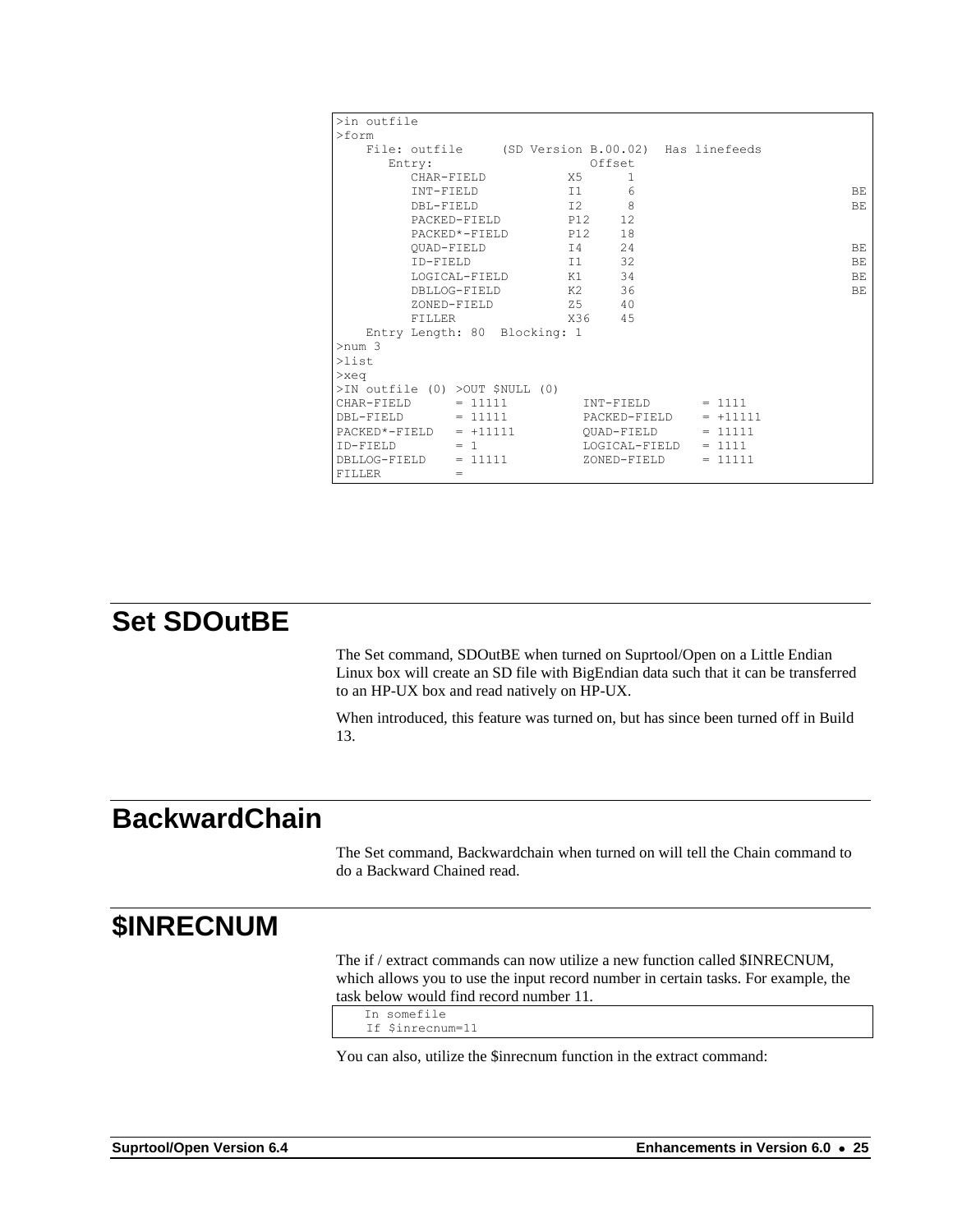```
In somefile
 Def recnum,1,4,double
 Ext recnum=$inrecnum
```
The \$inrecnum function was designed to find records especially in the instance where duplicate records are in a particular data source and cannot be isolated by any other means.

### <span id="page-25-0"></span>**\$LEADZEROZ**

The if / extract commands can now utilize a new function called \$LEADZEROZ, which allows you to add leading zeroes to a specific display field. This was designed specifically for the extract command and fixing up data but can be used in the if command as well.

\$NUMBER is capable of fixing up numbers, but the new \$LEADZEROZ function is more lightweight and simply adds leading zeroes, and has an option to justify right as shown below. The source data looks like this:



You can format with the following: Г

| >IN LEADZERO.SUPRTEST                 |
|---------------------------------------|
| >DEF A, 1, 12, DISPLAY                |
| >EXT A=\$LEADZEROZ(A,J)               |
| $\star$<br>$>$ $\circ$ ut.            |
| >xea                                  |
| 000000000001                          |
| 000000000002                          |
| 000000000003                          |
| 000000000004                          |
| 000000000005                          |
| 000000000006                          |
| 000000000007                          |
| 000000000008                          |
| 000000000009                          |
| 000000000010                          |
| 000000000012                          |
| 000000012345                          |
| 000000000220                          |
| IN=13, OUT=13. CPU-Sec=1. Wall-Sec=1. |

The \$LEADZEROZ function cannot fix issues like commas and decimal places in a display field, this can be handled by the \$number function.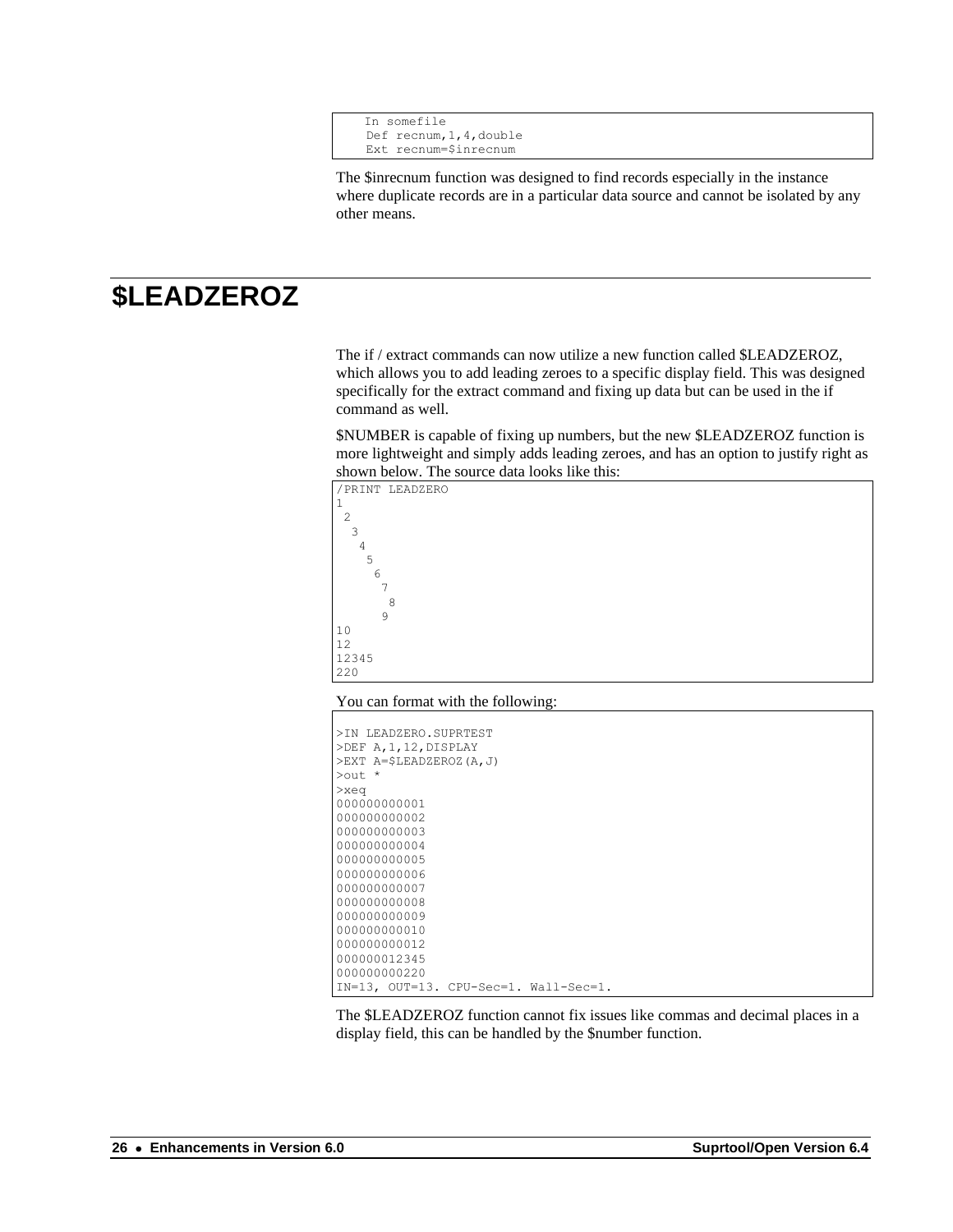### <span id="page-26-0"></span>**\$LEADZEROB**

The if / extract commands can now utilize a new function called \$LEADZEROB, which allows you to add leading zeroes to a specific byte field. This was designed specifically for the extract command and fixing up data but can be used in the if command as well. The data looks like this:





| >IN LEADZERO.SUPRTEST                 |  |
|---------------------------------------|--|
| $>$ DEF A, 1, 12, byte                |  |
| >EXT A=\$LEADZEROB(A,J)               |  |
| $\text{Out}$ *                        |  |
| $>$ xeq                               |  |
| 000000000001                          |  |
| 000000000002                          |  |
| 000000000003                          |  |
| 000000000004                          |  |
| 000000000005                          |  |
| 000000000006                          |  |
| 000000000007                          |  |
| 000000000008                          |  |
| 000000000009                          |  |
| 000000000010                          |  |
| 000000000012                          |  |
| 000000012345                          |  |
| 000000000220                          |  |
| IN=13, OUT=13. CPU-Sec=1. Wall-Sec=1. |  |

### <span id="page-26-1"></span>**\$JUSTIFYL**

The if / extract commands can now utilize a new function called \$JUSTIFYL, which allows you to left justify text to the left side of a field.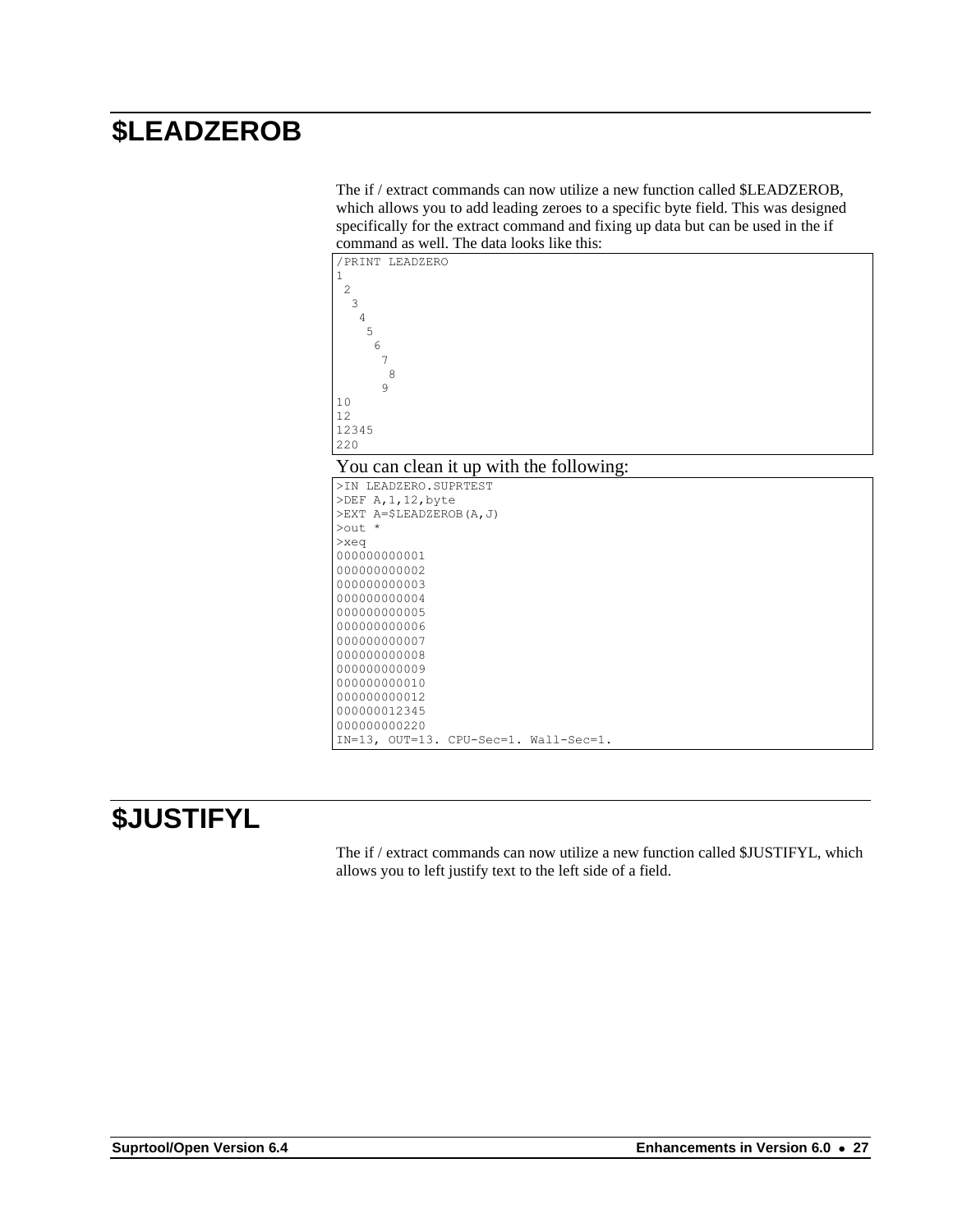| >in leadzero                          |
|---------------------------------------|
| $\text{def } b, 1, 12, \text{byte}$   |
| >ext b=\$justifyl(b)                  |
| $\text{Out}$ *                        |
| $>$ xeq                               |
|                                       |
| $\overline{c}$                        |
| $\mathcal{E}$                         |
| $\overline{4}$                        |
| 5                                     |
| 6                                     |
| 7                                     |
| 8                                     |
| 9                                     |
| 10                                    |
| 12                                    |
| 12345                                 |
| 220                                   |
|                                       |
| IN=13, OUT=13. CPU-Sec=1. Wall-Sec=1. |

### <span id="page-27-0"></span>**\$JUSTIFYR**

The if / extract commands can now utilize a new function called \$JUSTIFYR, which allows you to right justify text to the right side of a field.

|         | >in leadzero.suprtest  |                                       |  |  |
|---------|------------------------|---------------------------------------|--|--|
|         | >def $a, 1, 12$ , byte |                                       |  |  |
|         | >ext a=\$justifyr(a)   |                                       |  |  |
| >out *  |                        |                                       |  |  |
| $>$ xeq |                        |                                       |  |  |
|         | 1                      |                                       |  |  |
|         | $\overline{2}$         |                                       |  |  |
|         | 3                      |                                       |  |  |
|         | $\overline{4}$         |                                       |  |  |
|         | 5                      |                                       |  |  |
|         | 6                      |                                       |  |  |
|         | 7                      |                                       |  |  |
|         | 8                      |                                       |  |  |
|         | 9                      |                                       |  |  |
|         | 10                     |                                       |  |  |
|         | 12                     |                                       |  |  |
|         | 12345                  |                                       |  |  |
|         | 220                    |                                       |  |  |
|         |                        | IN=13, OUT=13. CPU-Sec=1. Wall-Sec=1. |  |  |

### <span id="page-27-1"></span>**\$RESPACE**

The if / extract commands can now utilize a new function called \$RESPACE, which allows you to fixup byte data that has multiple spaces in between text. For example your data looks like this: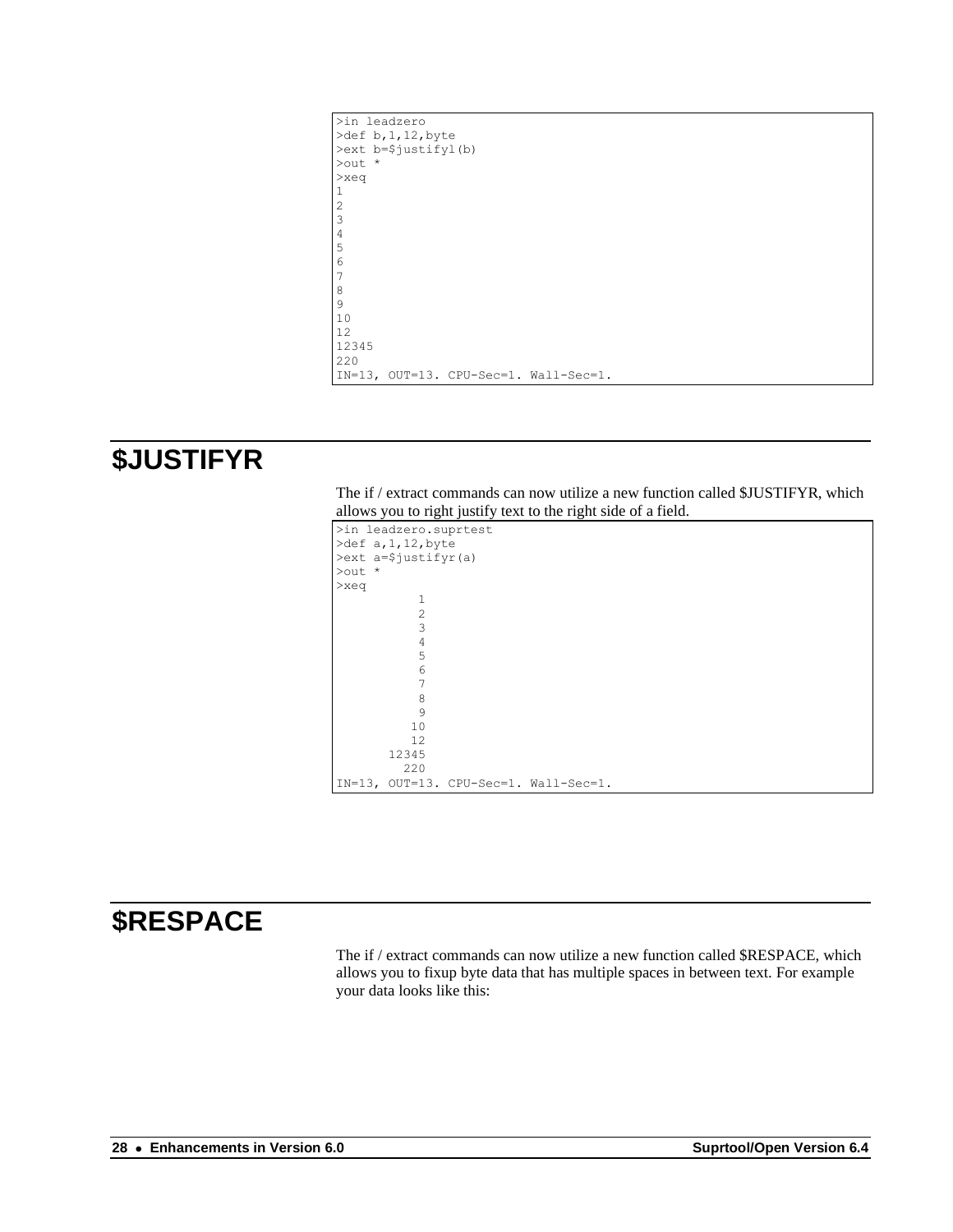```
>in respace.suprtest
>def text,1,40
>ext text
>out *
>xeq
this is a test
 this is a test
this is a test
this is a test
this is a test
this is a test
please note this is a test
this is a test
this is a test
this is a test
      this is a test
this is a test
this is a test
this is a test
dummy record
this is a not test
silly record
IN=30, OUT=30. CPU-Sec=1. Wall-Sec=1.
```
It can easily be fixed up and converted to what is shown below:

>in respace.suprtest >ext text=\$respace(text,J) >out \* >xeq this is a test this is a test this is a test this is a test this is a test this is a test please note this is a test this is a test this is a test this is a test this is a test this is a test this is a test this is a test dummy record this is a not test silly record IN=30, OUT=30. CPU-Sec=1. Wall-Sec=1.

### <span id="page-28-0"></span>**ORACLE and MYSQL Dynamic Loading**

Two new variables have been implemented to enhance the dynamic loading of the Oracle and MySQL client libraries. ROBELLE\_ORACLE\_PATH and ROBELLE\_MYSQL\_PATH can now be set to the directory where the libraries reside: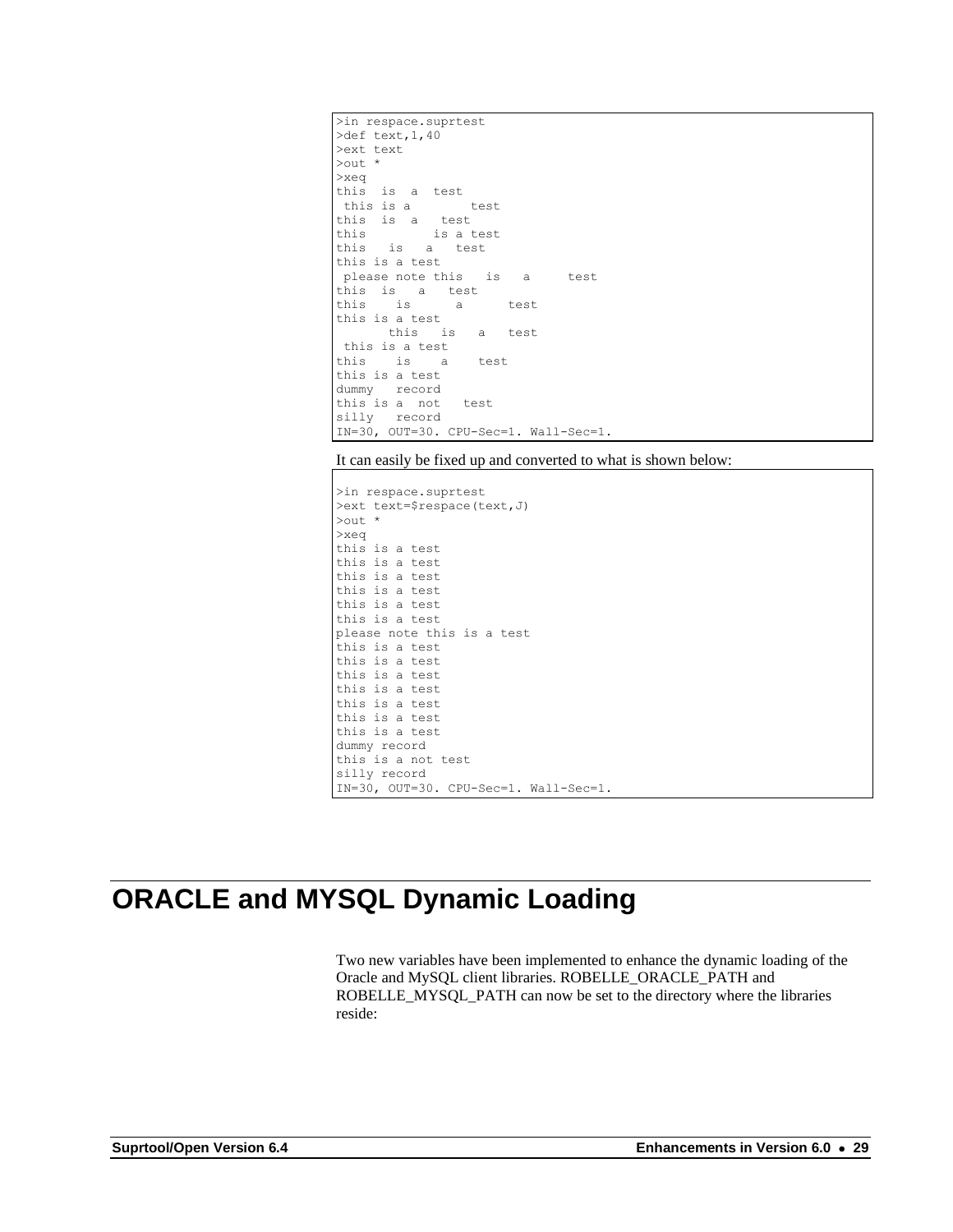|  | export ROBELLE ORACLE LIB=/home/neil/myoracle/lib32/ |
|--|------------------------------------------------------|
|  | export ROBELLE MYSQL LIB=/home/neil/mysql/lib32/     |

When these variables are set Suprtool will take the variable and add on the respective necessary client name and dynamically load what is needed. Suprtool first will try the LD\_LIBRARY\_PATH, but if that fails it will specifically use the above variables if set to dynamically load the library.